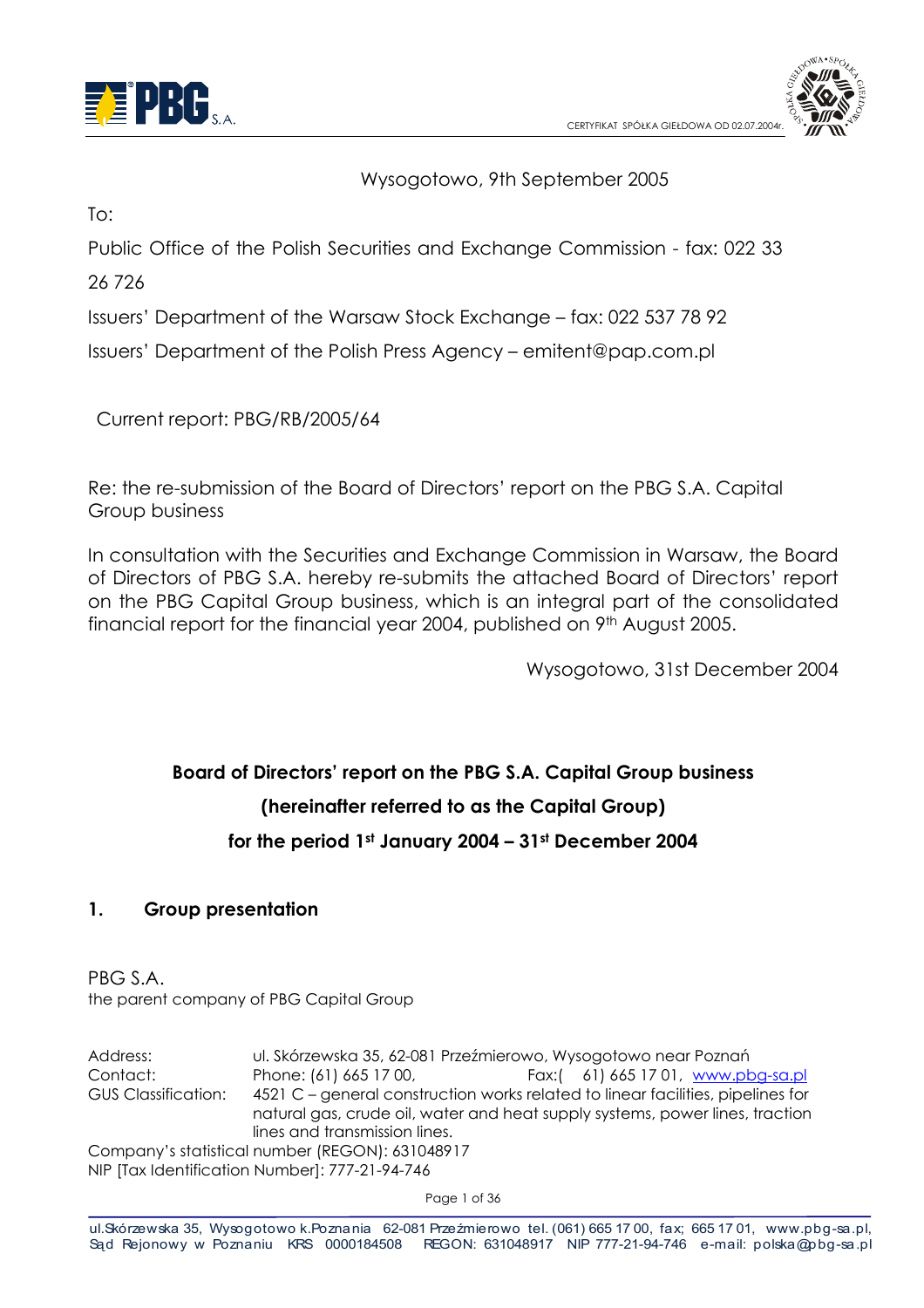



The Issuer's Branches: **Branch in Wrocław Branch in Warsaw** Branch in Szczecin.

ul. Gazowa nr 3, 50-513 Wrocław ul. Smolna 20/6, 00-375 Warsaw ul. Strugg 78, 70-784 Szczecin

PBG S.A., formerly Technologie Gazowe Piecobiogaz Spółka z ograniczona odpowiedzialnością, with its registered office in Wysogotowo, was established following the transformation of the limited liability company Technologie Gazowe Piecobiogaz sp. z o.o. under Title IV, Section III, Chapters 1 and 4 of the Act of 15th September 2000 – the Code of Commercial Companies. The entry in the Register of Entrepreneurs of the National Court Register was made on 2<sup>nd</sup> January 2004. Technologie Gazowe Piecobiogaz sp. z o.o. was transformed into PBG S.A. under the resolution of the Extraordinary General Meeting of Shareholders held on 1st December 2003. Having regard for the requirements set forth in the Code of Commercial Companies, the Company's Articles of Association stipulated that during the first year from the date of its incorporation, the Company, apart from the new business name, should use the old name: formerly: Technologie Gazowe Piecobiogaz sp. z o.o.

The Company's initial share capital amounted to PLN 7,200,000 (seven million two hundred thousand zloty) and was divided into 7,200,000 shares of the nominal value of PLN 1.00 each.

The shareholders of the transformed company, i.e. Technologie Gazowe Piecobiogaz sp. z o.o. became the first shareholders of the Company.

As a result of the action to perform the first public issue of the Company's shares, the Extraordinary General Meeting of Shareholders, on 10<sup>th</sup> March 2004, adopted Resolution No. 1 on the increase in the share capital through the public issue of series C shares, excluding the pre-emptive right to subscribe for the shares for the existing shareholders, and Resolution No. 4 on the increase in the share capital through the public issue of series D shares, excluding the pre-emptive right to subscribe for the shares for the existing shareholders in order to implement an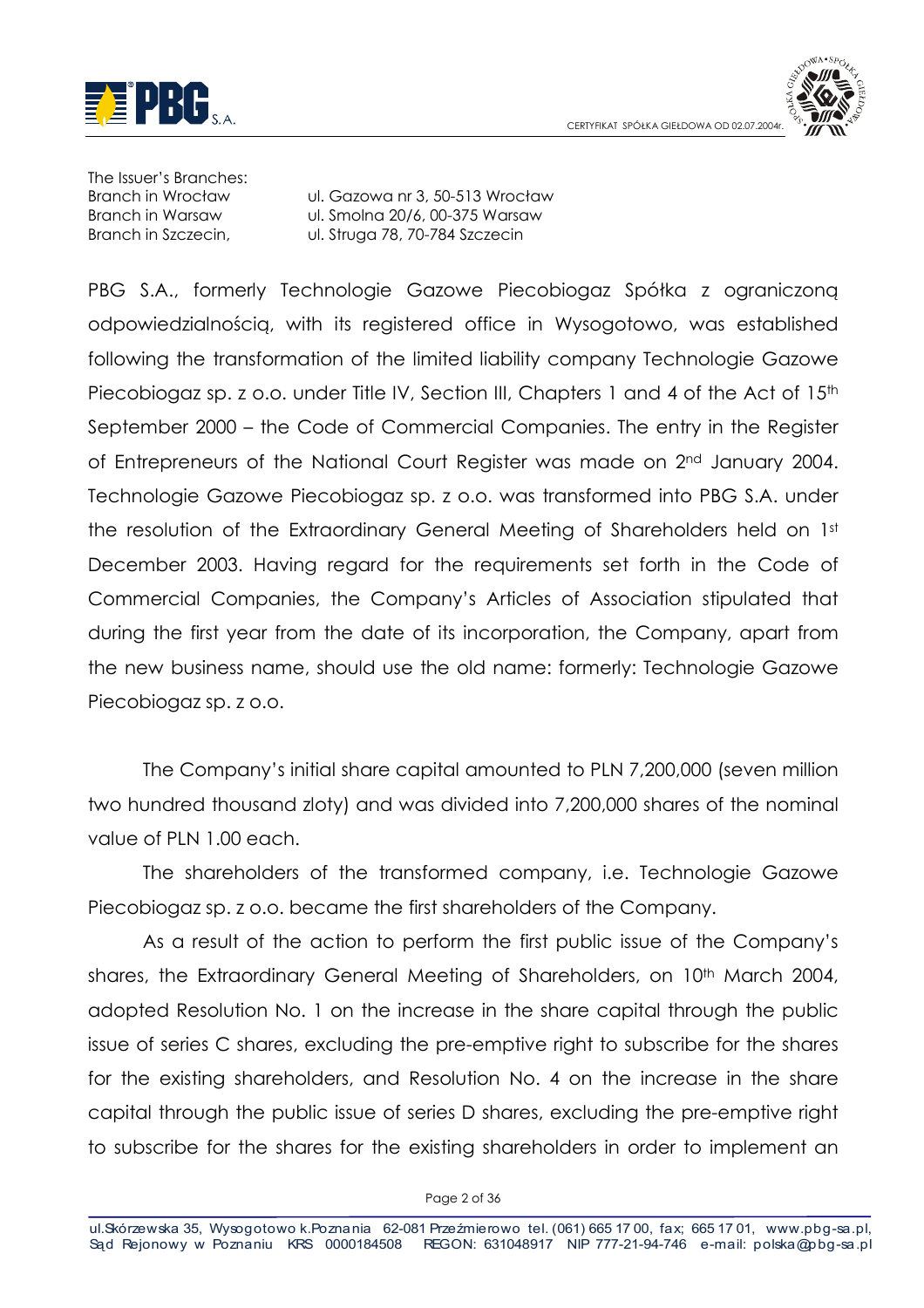



incentive scheme in the Company. Following the entry, in the National Court Reaister on 7<sup>th</sup> July, of the increased share capital through the first public shares issue on Giełda Papierów Wartościowych w Warszawie S.A. (Warsaw Stock Exchange - WSE), the Company's share capital amounts to PLN 10.530.000.00 and is divided into 10.530.000 shares with the nominal value of PLN 1.00 each.

The body representing the Company is the Board of Directors, which initially was composed of persons managing the transformed company. On 17th February 2004, the Supervisory Board appointed a new Vice Chairman of the Supervisory Board, Mr. Tomasz Tomczak. On October 29, Mr. Marek Grunt submitted his resignation from the position of the Vice President of the Board of Directors of PBG Spółka Akcyjna, effective as at 31st October 2004. From the said day on, the Board of Directors has been composed of:

| Mr. Jerzy Wiśniewski          | $-$                      | President of the Board of Directors      |
|-------------------------------|--------------------------|------------------------------------------|
| Ms. Małgorzata Wiśniewska     | $\overline{\phantom{a}}$ | Vice-President of the Board of Directors |
| Mr. Tomasz Woroch             |                          | Vice-President of the Board of Directors |
| Mr. Przemysław Szkudlarczyk - |                          | Vice-President of the Board of Directors |
| Mr. Tomasz Tomczak            |                          | Vice-President of the Board of Directors |

The Supervisory Board, pursuant to the resolution on the transformation of Technologie Gazowe Piecobiogaz sp. z o.o. into PBG S.A., is composed of: Maciej Bednarkiewicz, Wiesław Lindner, Jerzy Sikorski, Adam Strzelecki, Ryszard Wiśniewski.

As a result of Mr. Ryszard Wiśniewski's resignation from the membership in the Supervisory Board, in February 2004, the Extraordinary General Meeting of Shareholders appointed Mr. Jacek Krzyżaniak to be a new member of the Board.

On 16th April 2005, the Extraordinary General Meeting of Shareholders of PBG S.A. adopted a resolution on the dismissal of the Supervisory Board member - Mr. Jerzy Sikorski - effective from 16th April 2005.

On 16th April 2005, the Extraordinary General Meeting of Shareholders of PBG S.A. adopted a resolution on the appointment of the Supervisory Board member -Mr. Dariusz Sarnowski.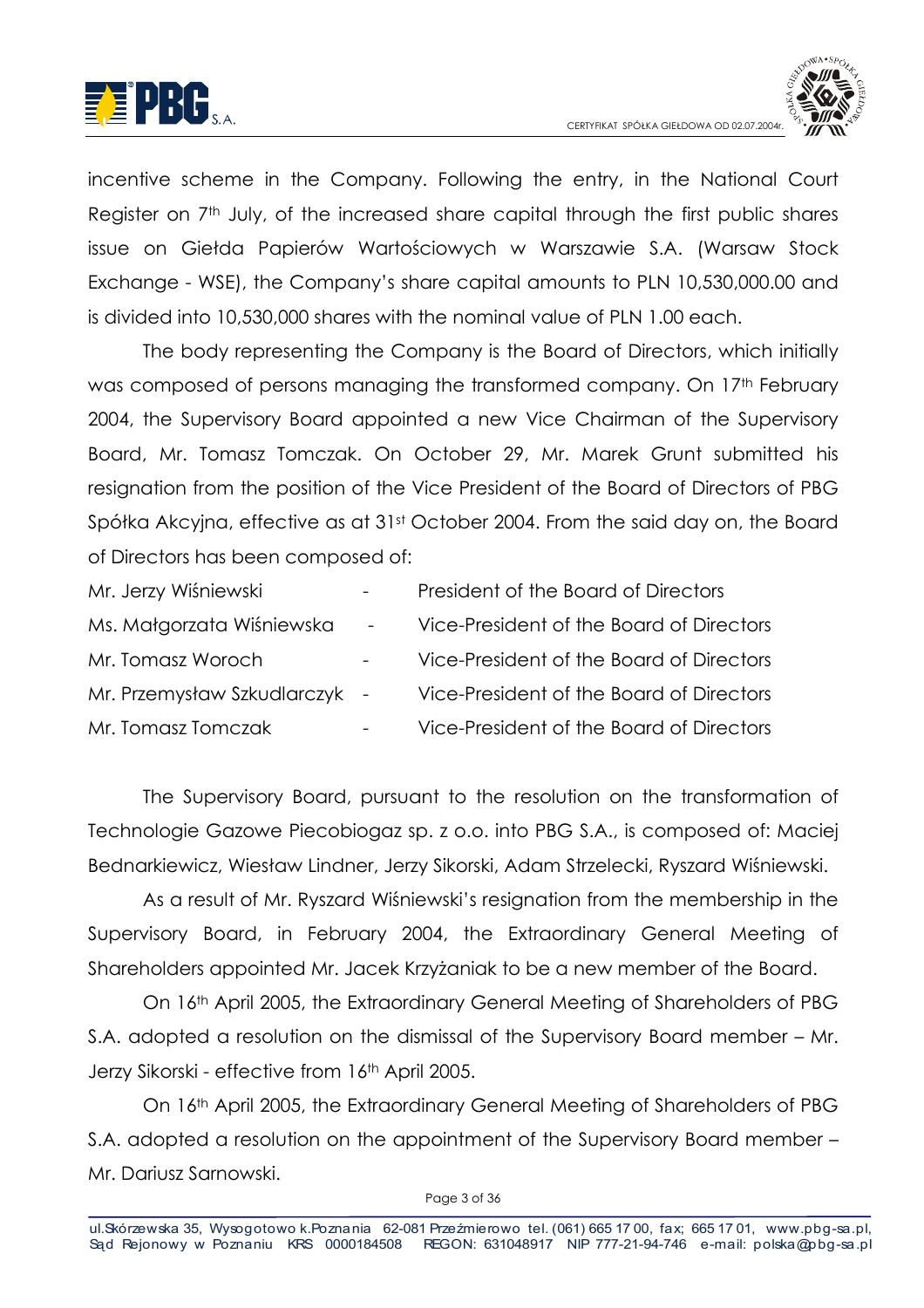



PBG S.A. shares admitted to public tradina:

| Type of shares                                        | No. of shares | Shares nominal<br>value |
|-------------------------------------------------------|---------------|-------------------------|
| Series A registered shares preferred in terms 5700000 |               | PLN 1                   |
| of votes                                              |               |                         |
| Series B ordinary bearer shares                       | 1 500 000     | PLN 1                   |
| Series C ordinary bearer shares                       | 3 000 000     | PLN 1                   |
| Series D ordinary bearer shares                       | 330 000       | PLN 1                   |

# **Consolidated companies:**

ATG Sp. z o.o.:

a subsidiary - 100% of stake held by PBG SA

full consolidation method since the date of the incorporation into the Group, i.e. 15<sup>th</sup> March 2004

Register office: ul. Kolejowa 13, 60-717 Poznań Trade office: ul. Serdeczna 6, 62-081 Przeźmierowo Wysogotowo near Poznań Phone:  $(61)$  665 18 11: Fax: (61) 665 18 10 www.atg.pl Website<sup>.</sup> **GUS Classification:** 51 53 B - wholesale of building materials and sanitary equipment Company's statistical number (REGON): 631149660 778-13-31-792 Tax identification Number [NIP]:

The Company was established as part of the strategy of PBG S.A., i.e. seeking extra income sources. The acquisition of 100% stake took place in March 2004.

The Company's objects, according to the Polish Classification of Economic Activities (PKD), is the wholesale of building materials and sanitary equipment (51)  $53B$ .

ATG Sp. z o. o. is involved in trade in materials and equipment used in the gas, oil, heating, water supply and sewage sectors. In addition, the company offers support in the area of management of financing and consulting services in terms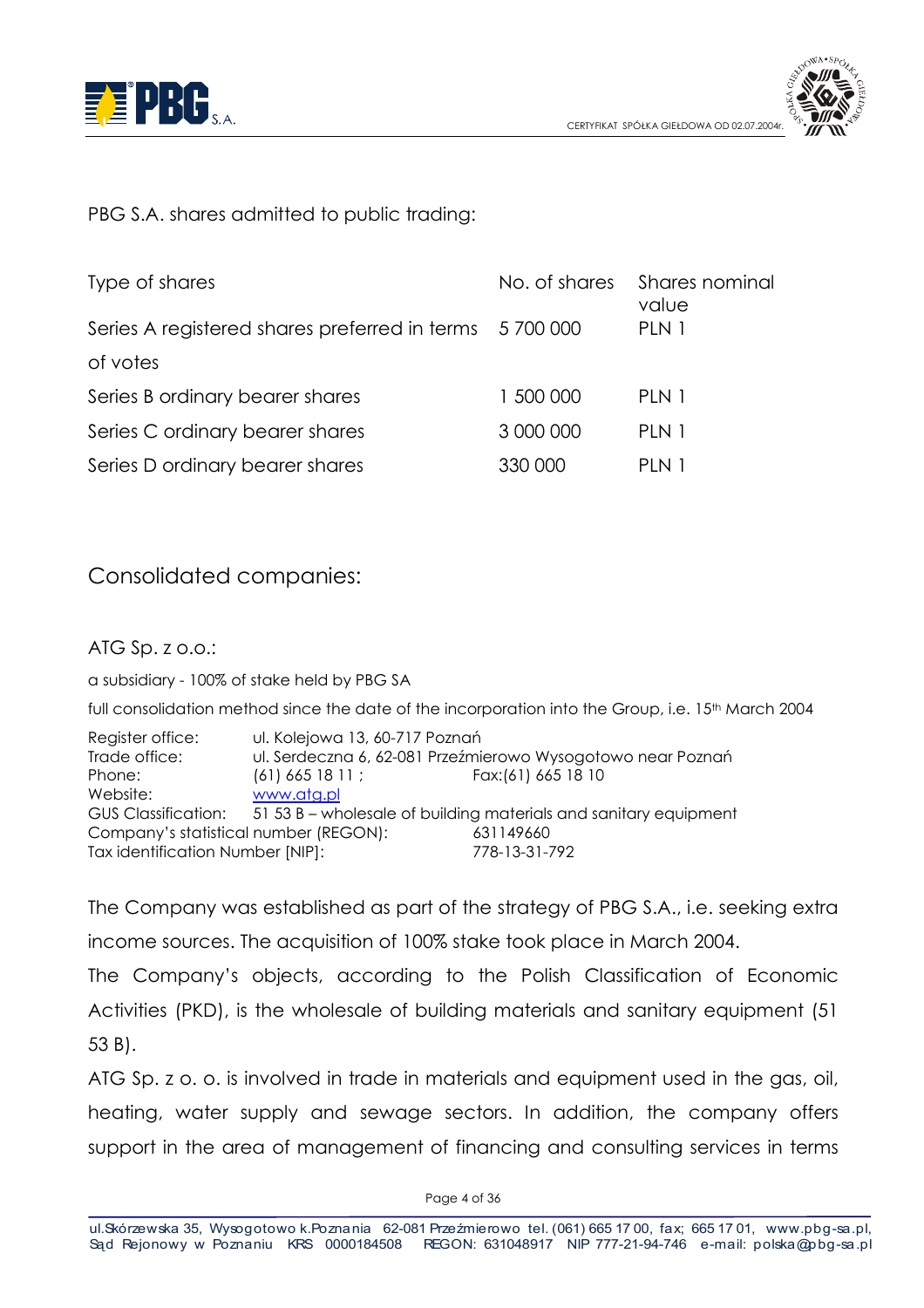



of conformity of technical parameters and project requirements. The Company sells its products both to the Capital Group companies and external customers.

| "elwik" Sp. z o.o.                    |                                                                           |                           |
|---------------------------------------|---------------------------------------------------------------------------|---------------------------|
|                                       | a subsidiary - 76% of stake held by PBG SA and 24% by Lubicz Municipality |                           |
| full consolidation                    |                                                                           |                           |
| Address:                              | Lubicz Dolny, ul. Toruńska 21, 87-162 Lubicz                              |                           |
| Phone:                                | $(0-56)$ 678-21-28;                                                       | Tel/fax: (0-56) 678-53-14 |
| Website:                              | www.lubicz.pl                                                             |                           |
| <b>GUS Classification:</b>            | 4100 - collection, purification and distribution of water                 |                           |
| Company's statistical number (REGON): |                                                                           | 871629373;                |
| NIP [Tax Identification Number]:      |                                                                           | 879-23-26-737             |

The Company's objects are the collection, purification and distribution of water (PKD 4100). Further, the Company is involved in effluent management, waste disposal and neutralization, and sanitary and related services.

In "elwik" Sp. z o. o., the Issuer holds 76% of stake and the Municipality of Lubicz holds the remaining 24% of shares. The establishment of the Company in 2002 was related to the implementation of a programme of the construction of waterworks and sewage systems in the Lubicz Municipality near Toruń.

KRI  $sp. z 0.0$ .

a subsidiary - 49% PBG, 51% - RWE Gas International BV equity method

Address: ul. Serdeczna 8, 62-081 Przeźmierowo Phone<sup>.</sup>  $(0-61)$  664-18-50; Fax:  $(0-61)$  664-18-51 **GUS Classification:** PKD 4020B - distribution of aaseous fuels through mains Company's statistical number (REGON): 639803477 779-21-30-301 NIP [Tax Identification Number]: Branches: Choina Branch, ul. Różana 16 ; 75-500 Choina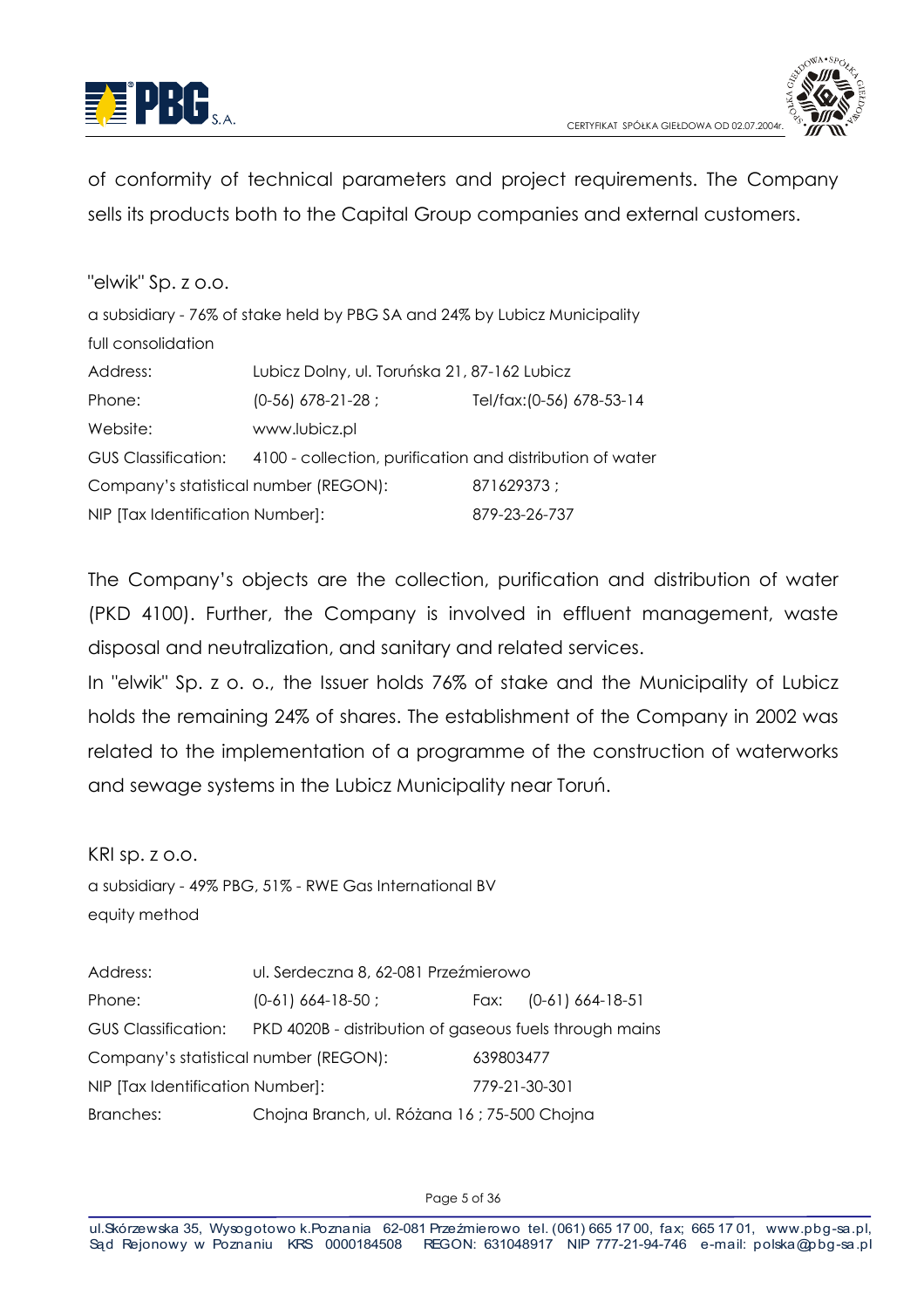



The core business of the Company, according to the Polish Classification of Economic Activities (PKD), is the distribution of agseous fuels through mains (PKD 40 20 B). Apart from the transmission, distribution and trade in natural gas, the Company is also involved in heat aeneration and distribution, and provides consulting services in terms of management of financing and completion of investments related to the use of natural gas and heat production.

Since 2002, the Company's shareholder, holding 51% of stake, is RWE International BV, a member of one of the world's leading public utility concerns - RWE Group.

#### PGS Sp. z o.o.

a subsidiary - 75% - PBG; 25% - PETRICO S.A. full consolidation method since the date of the incorporation in the Group, i.e. 8<sup>th</sup> September 2004 ul. Krotoszyńska, 63-430 Odolanów Address: Phone:  $(0-62)$  733 37 88 : Fax: (0-62) 733 30 44 **GUS Classification:** 60 24A freight transport by road in specialized vehicles Company's statistical number (REGON): 251458960 622-24-16-626 NIP [Tax Identification Number]:

PGS is the only company in Poland which applies the technology of the transport of liquefied natural gas (LNG) and provides emergency gas supplies during overhauls of aas pipelines. The acauisition of PGS by the Issuer is the complementary to the strategy of providing all-inclusive services in the gas industry. Due to the possibility of applying the LNG technology as an alternative to the construction of gas pipelines, the market is expected to grow rapidly, which ensures PGS development.

#### $2.$ Important events (including material agreements) in the period from 1st January 2004 to 31st December 2004.

PBG S.A., formerly: Technologie Gazowe Piecobiogaz Sp. z o.o., throughout the whole period subject to this report, continued and developed the Capital Group's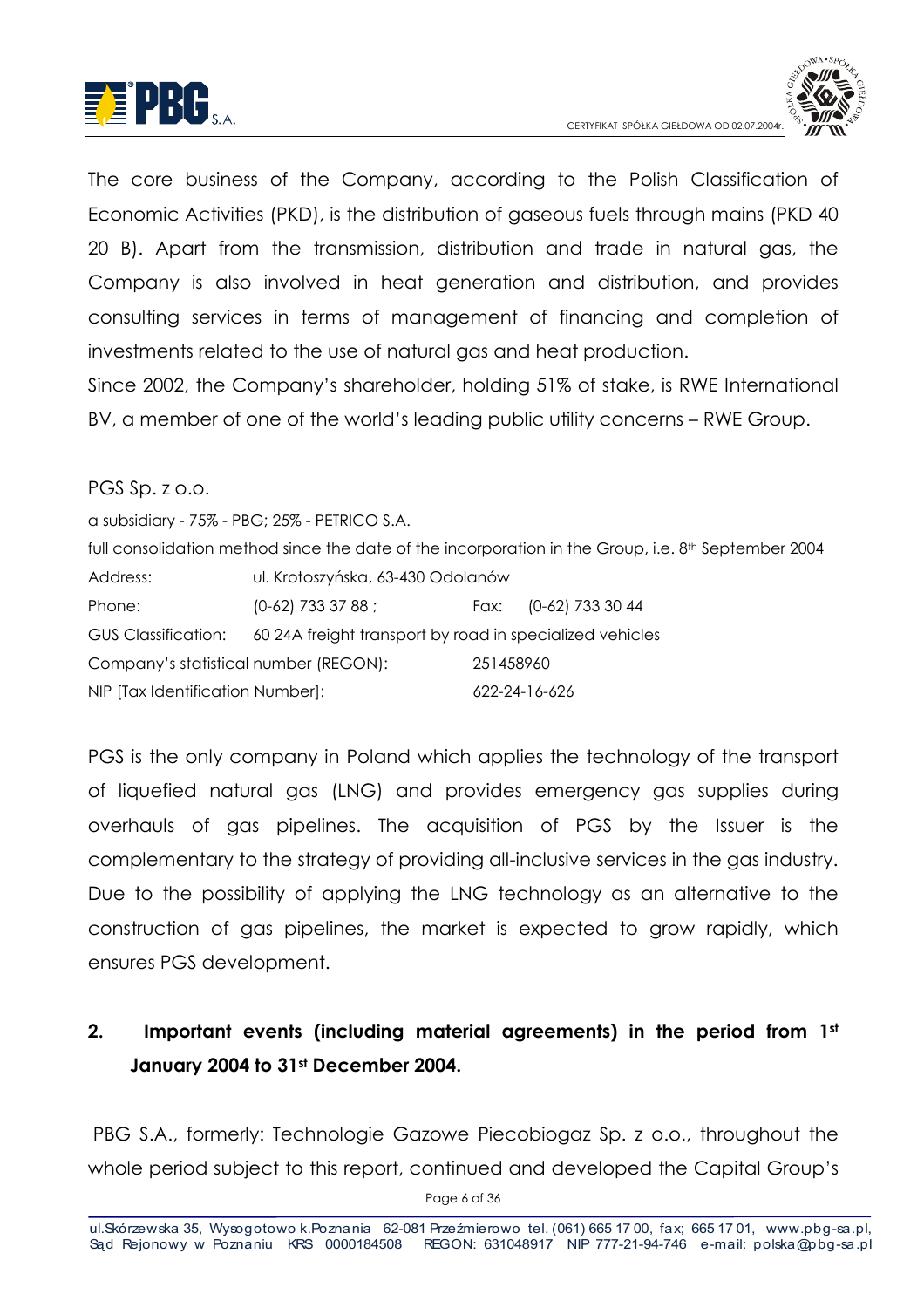



business maintaining the direction set in previous years by its legal predecessor -Technologie Gazowe Piecobiogaz sp. z o.o., at the same time expanding the scope of its environmental services, co-financed from the EU funds.

The major events in the period subject to the report were as follows:

- the entry of PBG S.A. to the Register of Entrepreneurs on 2<sup>nd</sup> January 2004.
- a adopting, on 10<sup>th</sup> March 2004, by the Extraordinary General Meeting of Shareholders of PBG S.A., formerly: Technologie Gazowe Piecobiogaz sp. z o.o., resolutions on: on the increase in the share capital through the public issue of series C shares, excluding the pre-emptive right to subscribe for the shares for the existing shareholders, on the increase in the share capital through the public issue of series D shares, excluding the pre-emptive right to subscribe for the shares for the existing shareholders in order to implement an incentive scheme in the Company and introduce the Company's shares to public trading;
- obtaining, on 25th May 2004, of Decision No. DSP/E/4110/12/23/2004 of the Securities and Exchange Commission on the introduction of the Company's shares to public trading;
- a closing the public subscription for series C and series D shares resulting in PLN 96,330,000 of revenue;
- obtaining, on 25<sup>th</sup> June 2004, Resolution No. 195/2004 of the Management Board of Giełda Papierów Wartościowych w Warszawie S.A. (WSE) to admit series C and series D ordinary bearer shares and the rights in series C shares to trading on the WSE's main market;
- a the floating of the shares of PBG Spółka Akcyjna at the WSE;
- obtaining, from the Ministry of Economy and Labour, the positive opinion of the Steering Committee of the Task Force for the Financial Aid for Entrepreneurs to grant financial support to the new investment within the Sectoral Operational Programme - Improvement of the Competitiveness of Page 7 of 36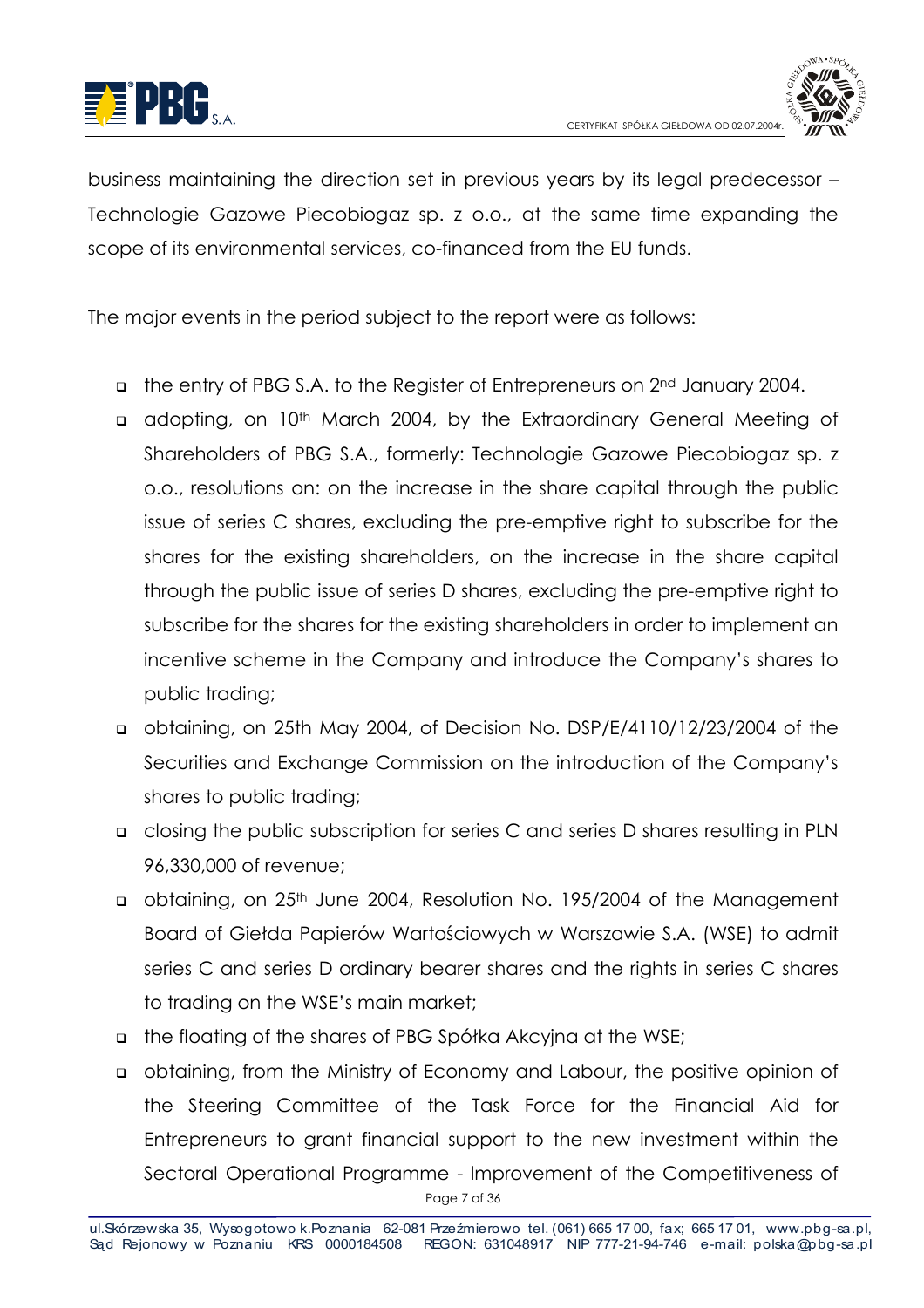



Enterprises, years 2004-2006. The total amount of this aid is PLN 14,009,120, including: PLN 11.956.608.00 on capital expenditure and PLN 2.052.512.00 on creation of new jobs.

Also, other major events in the Capital Group's operation, during the period subject to the report, were as follows:

- The acquisition by PBG S.A., formerly: Technologie Gazowe Piecobiogaz Sp. z o.o., of 100% stake in ATG sp. z o.o. with its reaistered office in Poznań for PLN 4,000,000, which resulted in the expansion of the capital group, in which PBG S.A. acts as the parent company:
- the acquisition, by PBG S.A., formerly: Technologie Gazowe Piecobiogaz Sp. z o.o., of 75% stake in PGS Sp. z o.o. with its registered office in Odolanów for PLN 2,000,000.00, the only company in Poland specializing in the transport of LNG, which resulted in the expansion of the capital group, in which PBG S.A. acts as the parent company;
- a the execution, by the parent company, of an agreement with Budowy Gazociągów i Obiektów Towarzyszących Przedsiebiorstwo MEGAGAZ S.A. concerning "Construction works for the Natural Gas Pumping Plant in Szamotuły" worth of PLN 14,569,321.00;
- a concluding, by the parent company, of a contract with MITEX S.A. with its registered office in Kielce to carry out technological, construction, sanitary and electrical works as part of the project "Upgrade of fuel depot no. 2" at the airport in Siemirowice, worth of PLN 8,865,000, the first contract on the provision of services for the Armed Forces:
- a concluding, by the parent company acting as the Syndicate Partner, of a contract with Zakład Wodociągów i Kanalizacji Sp. z o.o. in Szczecin on construction works in terms of the delivery and assembly of ductile iron pipeline as part of the project "Construction of water mains supplying water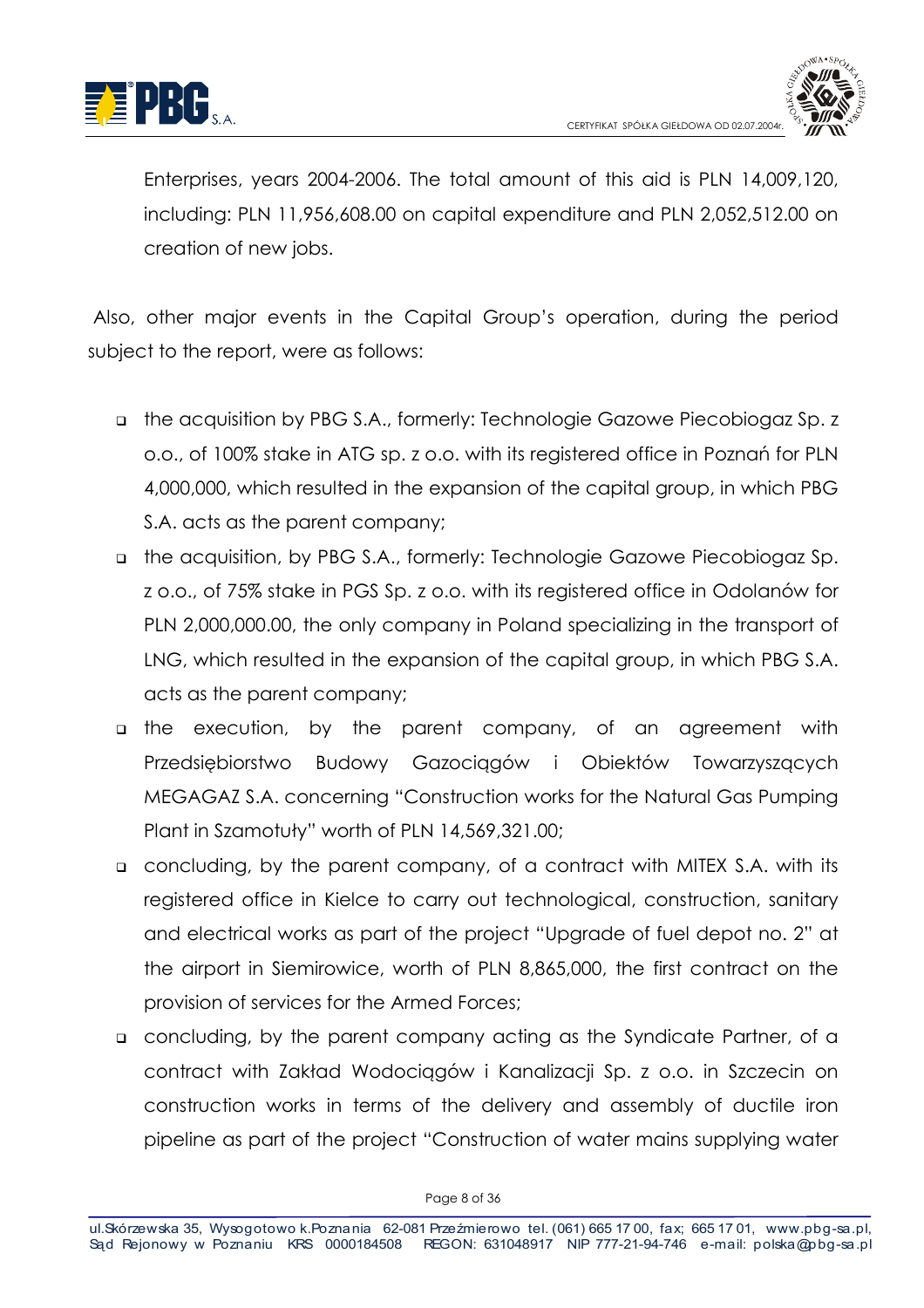



to the city of Szczecin", with the value of EUR 12,649,998.86; the share of PBG S.A. in the Syndicate is 40%:

- a concluding, by the parent company, of a contract with PGNiG S.A, Oddział Zielonogórski Zakład Górnictwa Nafty i Gazu (the Polish Gas and Oil Company, Oil and Gas Upstream Units in Zielona Góra), concerning the development and obtaining of a complete technical and legal documentation as well as the provision of General Contractor services within the project "Construction of the Grodzisk Gas Mixing Plant" (Milestones I-IV) worth of PLN 7,490,000.00:
- a concluding, by the parent company acting as the Syndicate Partner, of a contract, whose parties are the Municipality of Toruń and Toruńskie Wodociagi Sp. z o.o., concerning works related to the "Construction of main interceptor in Toruń Południowy (Toruń - South) and the municipal sewage treatment plant for the following town districts: Pogórz, Stawki i Rudak" amounting to EUR 2,373,779.00;
- a concluding, by a subsidiary "ewik" Sp. z o.o., of a cash loan contract with the National Fund for Environmental Protection and Water Management amounting to PLN 8,160,000. The loan interest is 10.89% annually, with maturity date by 31st March 2011. The loan will be employed to finance the project "Wastewater management in the Lubicz Municipality - phase 1: construction of the sewage system in Nowa Wies and Złotoryja including transport of wastewater to the sewage treatment plant in Lubicz Górny"; on 28th June 2005, an annex was made to the said cash loan agreement; the annex stipulates the cancellation of PLN 4,080,000, i.e. 50% of the loan;
- a concluding, by the parent company acting as the Syndicate Partner, of a contract, with Miejskie Przedsiębiorstwo Wodociągów i Kanalizacji, on the project "Upgrade of the wastewater treatment plant in Włocławek", worth of EUR 16,490,270.74, where the share of PBG S.A. in the Syndicate is 50 %;
- a concluding, by the parent company, of a contract with Polskie Górnictwo Naftowe i Gazownictwo S.A headquartered in Warsaw, KRIO Gas Page 9 of 36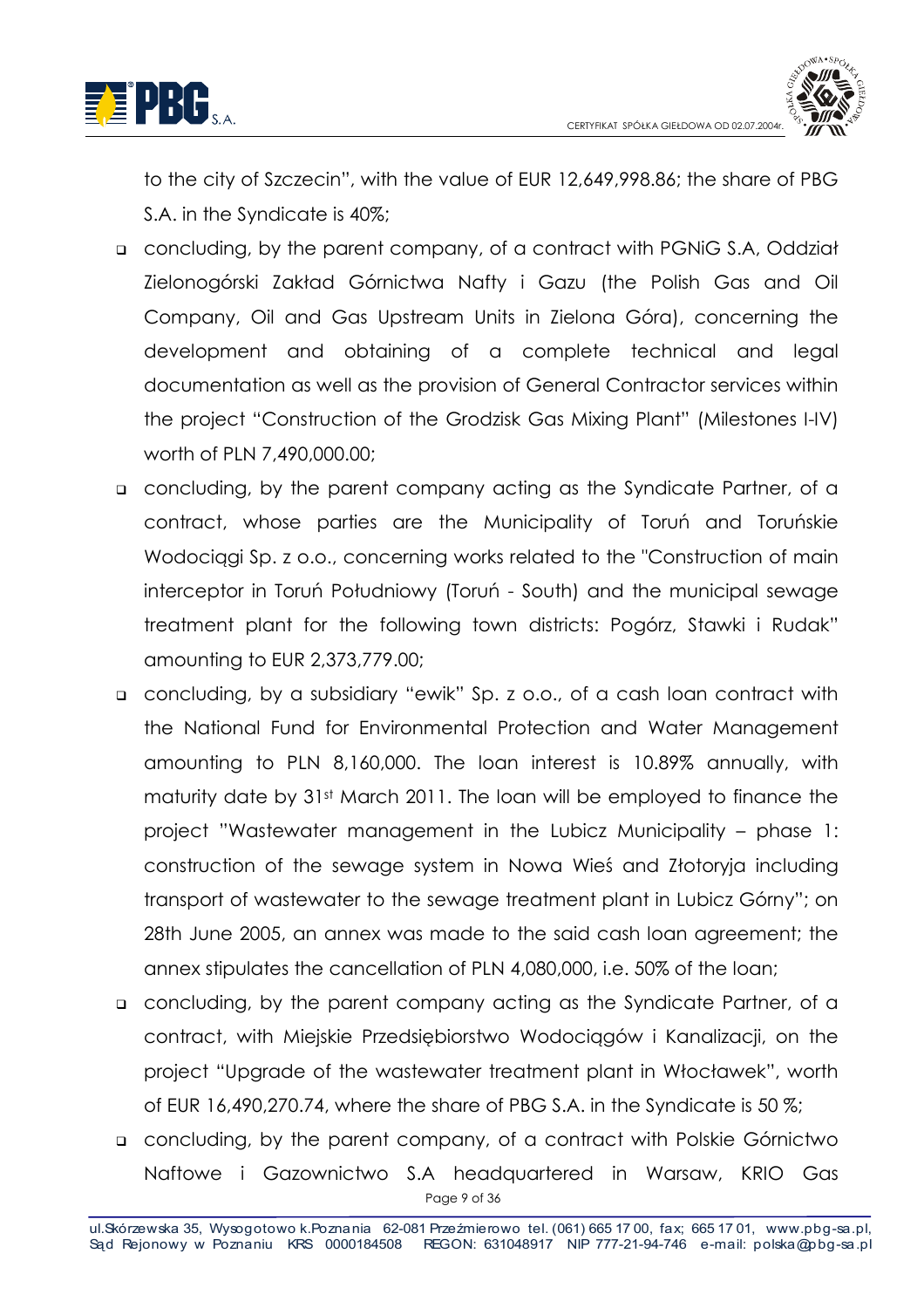



Denitrification Plant in Odolanów, concerning the project "Extension of the Odolanów compressor station – motor compressor n 8", worth of PLN 10,900,000,00, under which PBG S.A. is a contractor:

- a concluding, by the parent company acting as the Syndicate Leader, of a contract with PGNiG S.A. Oddział Zielonogórski Zakład Górnictwa Nafty i Gazu, concerning the project "Management of the natural gas deposit in Górzyca" for the total amount of PLN 16,900,000.00;
- a concluding, by the parent company, of the largest contract in the Company's history with Zakład Wodociągów i Kanalizacji w Szczecinie, under which PBG S.A. acts as the Syndicate Leader, amounting to EUR 42,218,150.90 EURO; the contract concerns the implementation of the project: "Upgrade of the existing sewerage network of left-bank Szczecin";
- a concluding, by the parent company acting as the Syndicate Leader, of an agreement with the Governor of the Warmińsko-Mazurskie Province concerning the project "Construction of the Grzechotki-Mamonowo II border crossing point", for the total amount of EUR 11,694,84.02.
- $3<sub>l</sub>$ The description of organizational changes in PBG S.A. Capital Group, formerly: Technologie Gazowe Piecobiogaz sp. z o.o., and their causes (the description of the main capital investments structure).

The 2004 witnessed the following changes in PBG S.A. Capital Group, formerly: Technologie Gazowe Piecobiogaz sp. z o.o.:

• the acquisition of 100% stake in ATG sp. z o.o. with its registered office in Poznań for PLN 4,000,000, which made it possible to expand the Capital Group's business with the trade in materials and equipment in the gas, crude oil and environmental protection industries. ATG sp. z o.o., using the scale effect, will provide the logistic services related to the delivery of materials and equipment for projects implemented by the companies of the Capital Group at the lowest possible purchase prices;

Page 10 of 36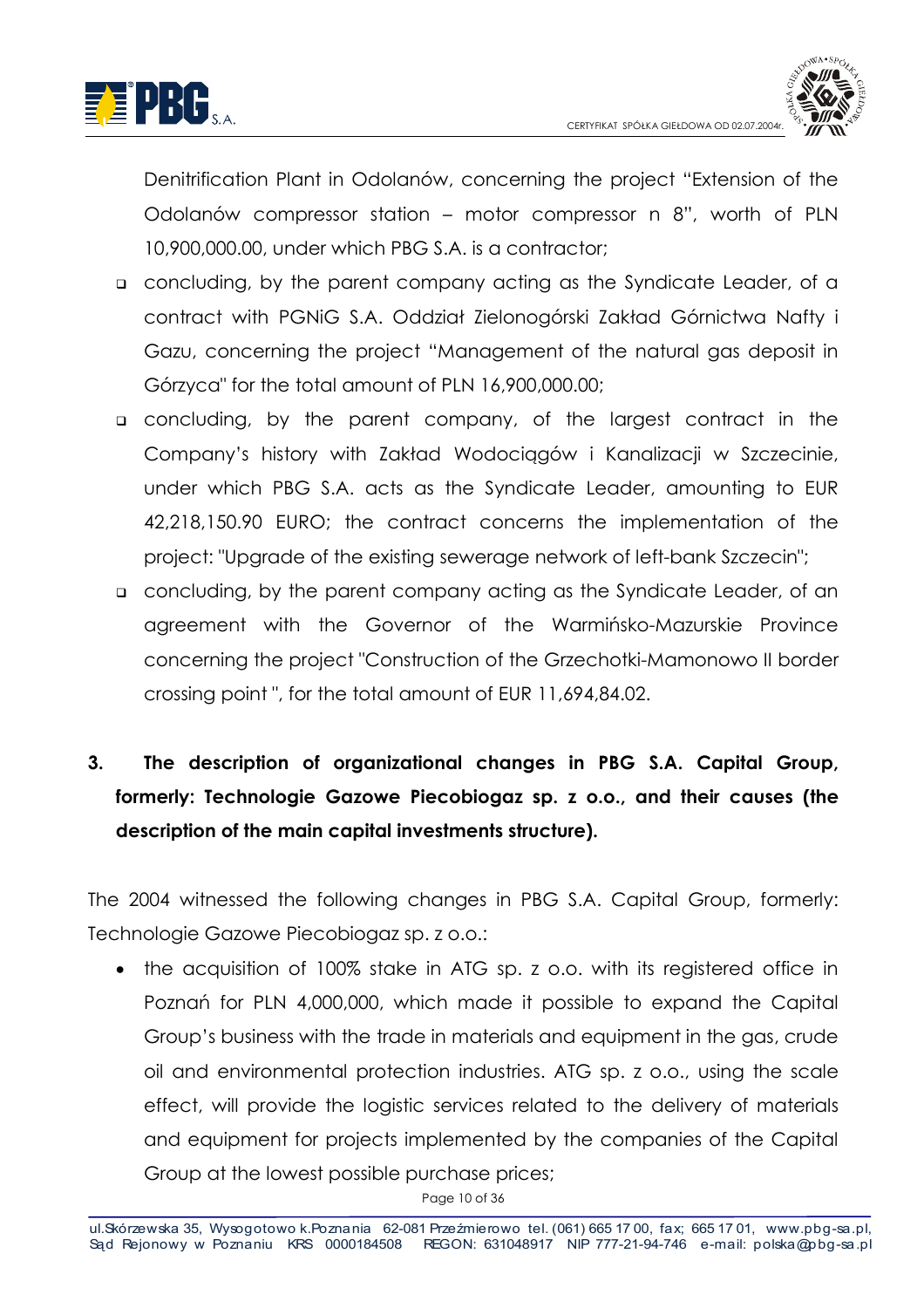



the acquisition of 75% stake in PGS Sp. z o.o. with its registered office in Odolanów for PLN 2.000.000.00, the only company in Poland specializing in the transport of LNG. The inclusion of PGS sp. z o.o. will make it possible to expand the scope of services with LNG transport to meet the needs of natural gas distribution companies in Poland and other specialized services based on LNG technology, at home and abroad.

The financial resources for the acquisition of shares in PGS Sp. z o.o. originated from the issue of the securities of PBG S.A. in 2004. Furthermore, the resources obtained from the issue enabled the company to acquire fixed assets, boosting, among other things, the Company's operating capabilities.

#### $\mathbf{A}$ The expected development of the Capital Group and its main areas of operation

Spółka PBG S.A., formerly: Technologie Gazowe Piecobiogaz sp. z o.o., pursues the development strategy adopted in previous years by its legal predecessor. It involves the continuous enhancement of the quality of the services provided by the companies in the Capital Group, the improvement of customer service, the advancement of the organizational culture, the enhancement of performance, fostering and successive implementation of the state-of-the-art technologies, while respecting Polish and foreign environmental standards. The Company's dynamic growth is a result of the implementation of the latest technologies, the sourcing of a specialist engineering staff and continuous trainings.

The other basic development direction is seeking new operating areas for the Capital Group. The Group companies attempt to establish cooperation with new partners, at home and abroad, which results in e.g. sourcing new orders in the environmental protection industry. The Company establishes cooperation with new investors, which results in improved performance.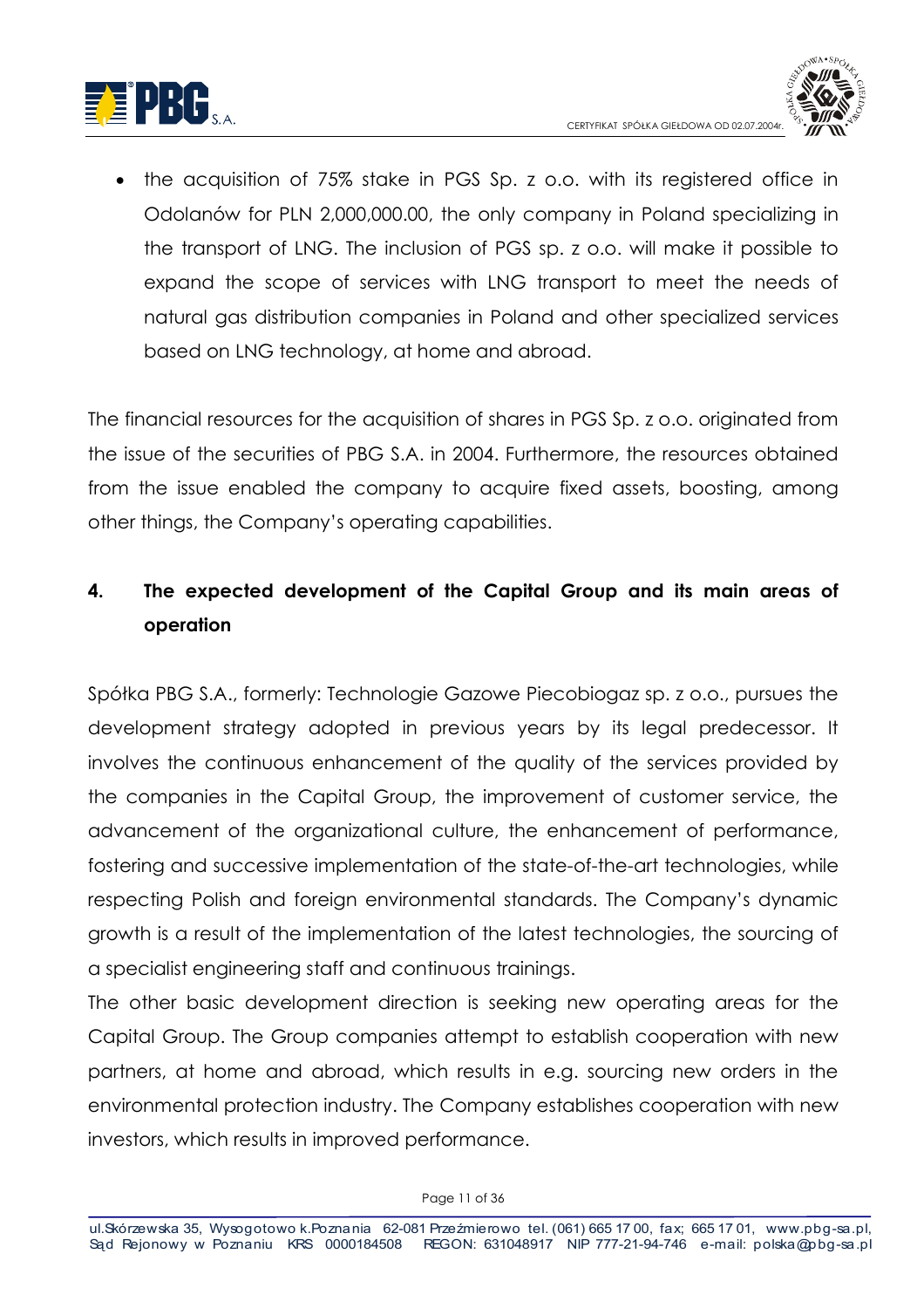



The material financial resources resulting from the IPO of PBG S.A. shares in 2004, furthered the possibilities of winning and performing contracts with a material individual value.

In order to enhance the efficiency of the contracts, the Company will continue to build up its performance potential. The development is bi-directional: organic, through the increase in employment, and through acquisitions. Capital expenditure will only be effected in the form of contracts and may contribute to further dynamic development of PBG S.A. This process is supported with grants obtained for this purpose from the Sectoral Operational Programme -Improvement of the Competitiveness of Enterprises.

The Company pursues the policy of proactive seeking of brand new, attractive areas of operation abroad. However, to date, no revenue was obtained from this source.

The Company's and the Group's objects include:

- design, construction, upgrade, repairs and operation of:

- Steel pipelines and transport facilities for natural gas, crude oil, water supply  $\Box$ and sewage systems, including:
	- Steel waterworks mains and interceptors, oil pipelines, high-pressure gas pipelines, etc;
	- meter and regulator stations, mixing plants, distribution stations, gas pumping stations, measurement and settlement stations, tanks, separator stations, etc:
	- LNG installations, heating infrastructure, PE pipelines for natural gas, water supply and sewage systems, including:
	- LNG storage and evaporation stations;
	- boiler rooms, heat networks, heat distribution substations:
	- gas pipelines and waterworks;

Page 12 of 36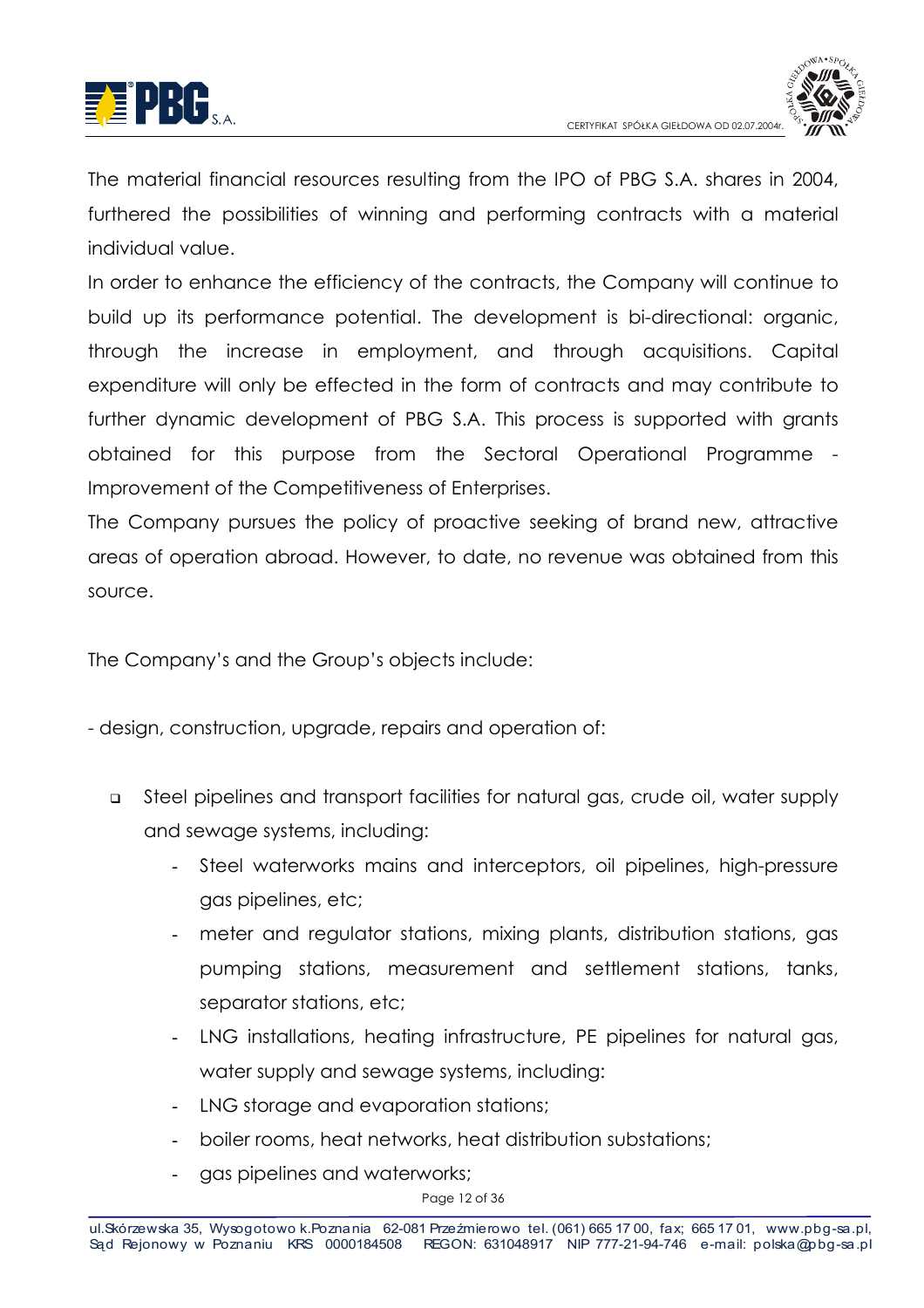



- Specialist LPG, natural gas mining and crude oil facilities, including:  $\Box$ 
	- LPG separation and storage stations.:
	- cruide oil and natural gas mines.
- Infrastructure for industrial facilities and roads / highways, including:  $\Box$ 
	- Re-construction of existing infrastructure crossing roads and highways  $\mathcal{L}^{\pm}$ under construction:
	- installation of internal industrial plants
	- Co-generation systems, i.e. combined production of electricity and heat from natural aas:
	- infrastructure for storing fuels;
	- other specialist facilities.

To provide all-inclusive offer, PBG S.A. also renders construction and maintenance services for, and repairs, of automatic control, measurement, telemetry, and telemechanics (remote control engineering) systems.

In terms of diagnostics, the Company's offer includes the technical analyses of gas and oil pipelines, including watercourse crossings and anti-corrosion systems.

- trade in materials and eauipment used in the aas, oil, heating, water supply and sewage sectors; assistance in the organization of financing and consulting related to the compliance of technical parameters with the project requirements (ATG Sp.  $Z$  O.O.

- transmission and distribution of natural gas and heat to institutional and individual customers (KRI Sp. z o.o.);

- distribution of water, sewage management and the maintenance, upgrade and extension of water supply and sewerage systems in Lubicz Municipality ("elwik" Sp.  $Z$  O.O.):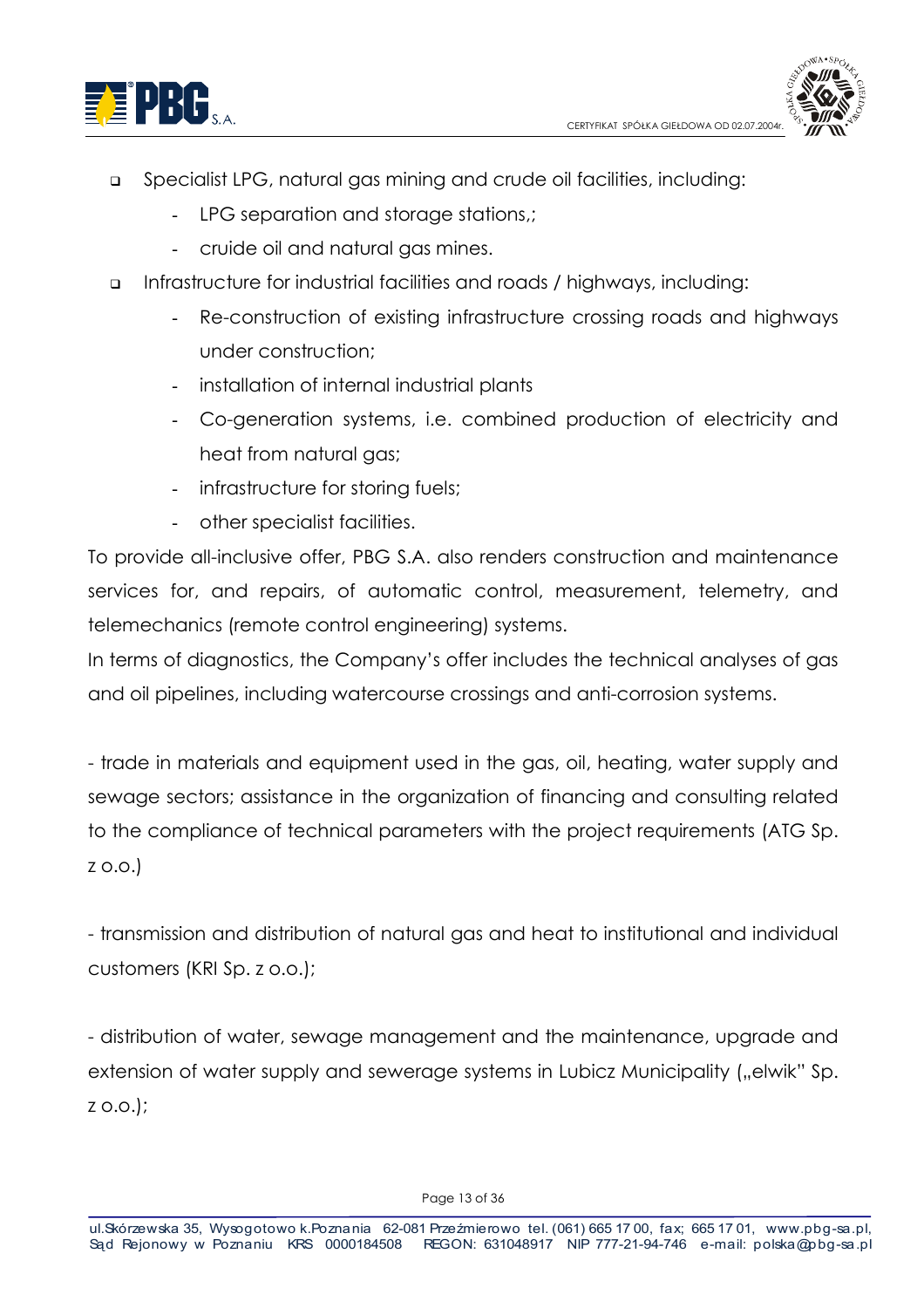



- transport by road of LNG and CN<sub>2</sub> (PGS Sp. z o.o.)

NG and CN<sub>2</sub> (PGS Sp. z o.o.)

Detailed financial data on the portion of particular products in sales have been included in the financial statement

# 5. Major technical R&D accomplishments

Continuing the policy of ongoing improvement and upgrade of the offer, adopted in previous years, PBG S.A. have taken up a number of measures aiming at further technical and technological development, in order to fine-tune its services to European standards and prepare to operate on the EU market. The Company applies specialist technologies, including:

- the method of a US-based company T.D. Williamson of works carried out on steel and PE gas pipelines in operation with no release of gas into the atmosphere;
- a trenchless methods of the renovation of pipeline systems using Compact Pipe and SlimLiner methods licensed by the Dutch company, WAVIN, including water supply, sewage, industrial and gas supply systems.

Also, including PGS Sp. z o.o. to the Capital Group in 2004 is connected with the implementation of the Group's technical development strategy. PGS Sp. z o.o. is the only Polish company which employs LNG transport technology.

#### **Acquisition of treasury shares**  $\mathbf{6}$ .

Neither PBG S.A. nor other company in the Capital Group acquired treasury shares in the period subject to the report.

Page 14 of 36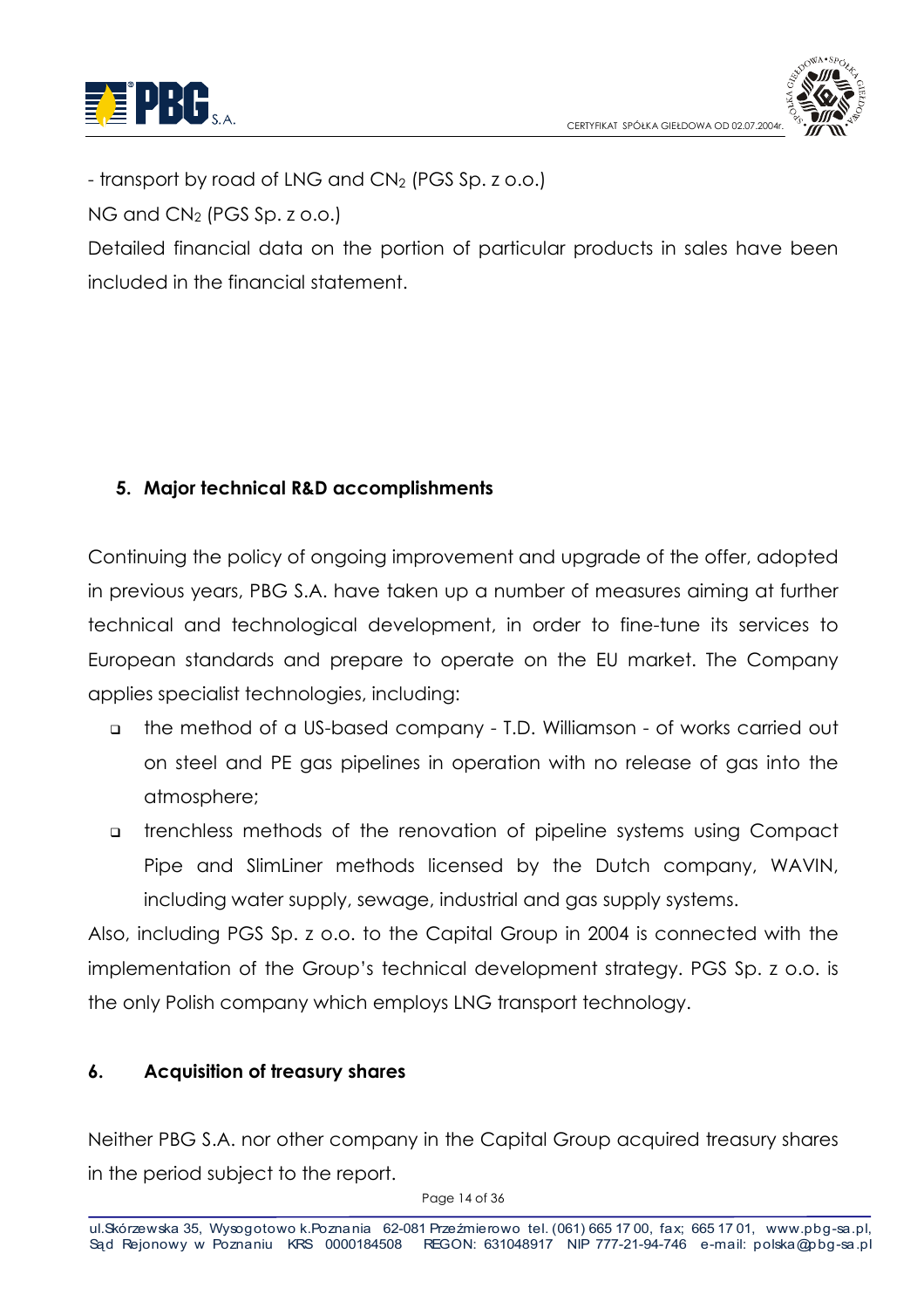



#### $\overline{7}$ . **Branches of the Group's Companies**

PBG S.A. established branches in Warsaw. Wrocław. Szczecin and Włocławek. The branches prepare their own balance sheets. The aim of the establishment of the branches is ensuring the Company's effective operation.

The subsidiary, KRI Sp. z o.o., opened a branch in Chojno. The branch prepares its own balance sheet.

#### 8. **Factors determining the development of the Capital Group**

#### **External factors** a)

#### 1. Competition

The Capital Group pursues its business on the competitive market of specialist services related to the construction, uparade, overhauls and operation of facilities and installations used in the gas, oil, heating, water supply and sewage sectors, related to the supplies of natural gas and heat to institutional and individual customers and related to the picking and supplies of materials and equipment necessary to execute complete facilities in the construction industry.

As of the date of the submission of this report, PBG S.A. does not have information on entities other than its subsidiary PGS Sp. z o.o., which also apply the LNG transport technology on the Polish market.

Apart from the price, the key factor behind competitiveness of any company is its experience and expertise in the completion of specialist projects, high quality of services, and efficient organisation to ensure timely performance of contracts in line with the efficiency assumptions.

The Companies reduce risk through: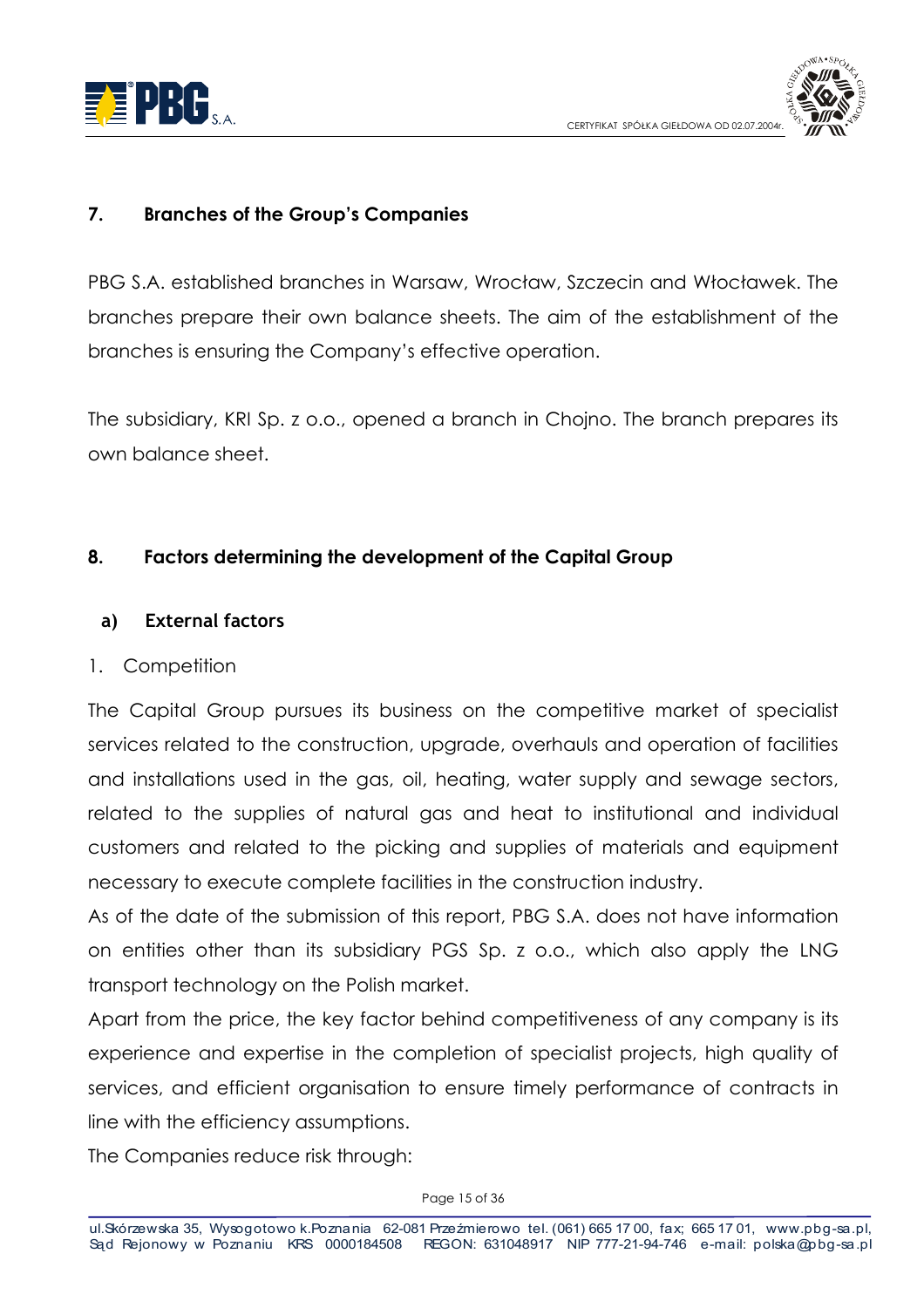



- Selection of niche products and services;  $\blacksquare$
- **Ensuring high quality of services;**
- Consistent improvement of qualifications in the area of cutting-edge technologies with the goal to develop a competitive offer and launch it on the market:
- Diversification of business areas:
- Forming strategic alliances with renowned foreign companies operating on the Polish market and abroad.

In addition, this risk may be mitigated by the Company's decision to gain new markets for its products and services.

2. Economic situation in Poland

Strategic goals and planned financial results of the Capital Group are also determined by macroeconomic factors beyond the Group's control. These include: GDP growth, inflation rate, general economic situation in Poland, changes in legislation. Unfavourable changes of macroeconomic indicators may decrease planned revenues of the Group's Companies or increase its operating costs. Development of the gas and oil infrastructure is closely related to the State policy of the country's energy security and the strategy of development of PGNIG S.A. Slower GDP growth and long-term crisis in public finance may have a negative impact on the Company's results.

3. Poland's membership in the European Union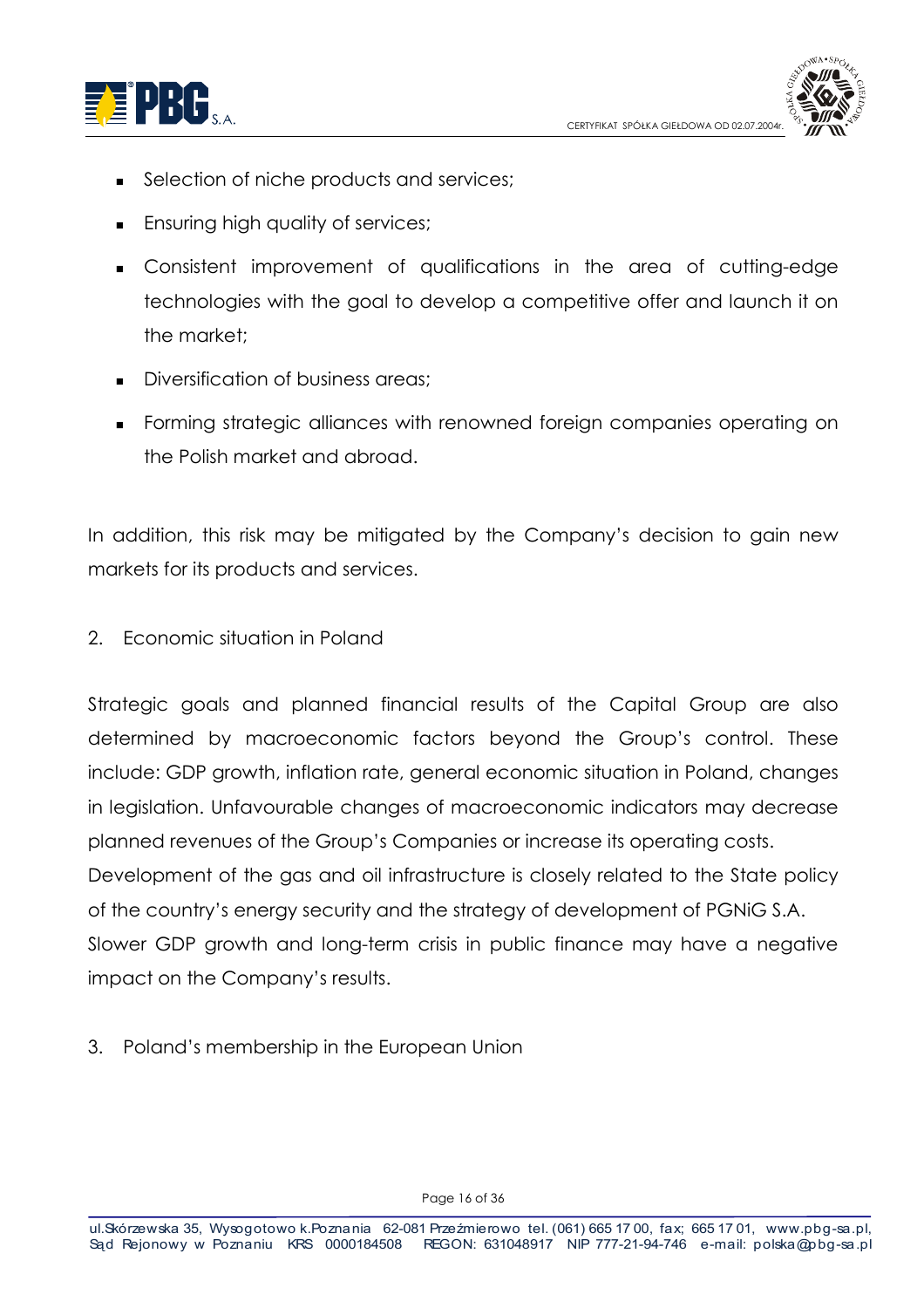



Poland's accession to the EU may encourage international companies, providing services similar to those offered by the Capital Group, to enter the Polish market. This might increase the competition and cause reduction of profit margins.

Poland's membership in the EU is associated with the inflow of greater EU resources, particularly for the construction and upgrade of infrastructure in the environmental protection area. By winning a number of material contracts in H2 FY04, the Company proved that its is well-prepared to compete, also with foreign companies.

On the other hand, the opening of the European markets may become an opportunity for the Company to enter brand new geographical markets.

The Company mitigates the said risks through:

- Forming strategic alliances with foreign companies operating on the Polish market to implement joint projects;
- Achieving the European level of management and quality of services, substantiated for the parent company by the implementation of the following standards: PN-EN ISO 9001:2001, PN-EN 729-2, guidelines of AQAP 110:1995, and the Polish Quality Award;
- Consistent improvement of aualifications, especially in the area of unique cutting-edge technologies, with the goal to develop a competitive offer and present it on the market.

#### Internal factors b)

## 1. Unfavourable changes in tax regulations

In Poland, tax regulations as regards taxation of business activities are subject to frequent changes. Therefore, there is a risk of changes in current tax reaulations and introduction of less favourable tax regulations for the Companies or its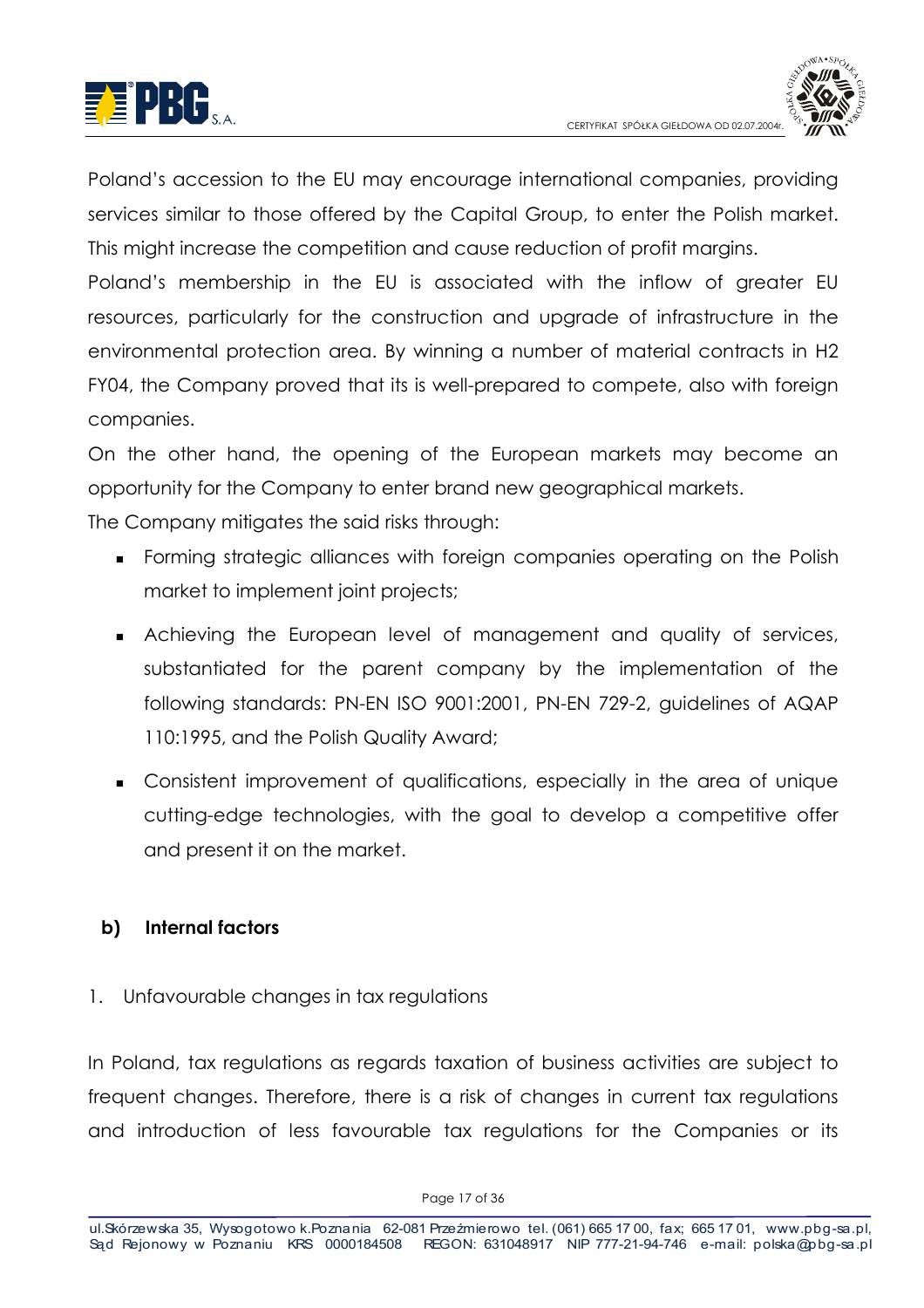



customers, which may in turn affect the Companies' financial results, either directly or indirectly.

## 2. EX rate

The main outlet for the Group Companies' products and services is the domestic market, but the contracts co-financed from the EU Funds are contracted in EURO. The currency risk may materially affect the profitability of the signed contracts. The Companies mitigate the risk through the use of appropriate financial instruments, and the transfer of a part of the currency risk upon the subcontractors and vendors of materials and equipment.

In the case of the purchase of foreign machines and equipment of high value required for the performance of contracts, the FX rate risk will also be minimized with financial instruments available on the market.

## 3. Loss of key staff

First and foremost, the Companies' business is based on the knowledge and experience of highly qualified staff, especially engineers. Highly qualified specialists are rare assets on the market nowadays. The key method of their recruitment is to offer competitive working conditions and salary.

There is a potential risk of staff outflow, involving employees of key importance for the Capital Group's development, which in turn might affect the quality of services. This risk is mitigated by the following factors:

- Well-developed internal corporate culture in the Group's Companies and employees' identification with the Companies:
- Appropriate forms of incentive and loyalty remuneration systems in the Companies;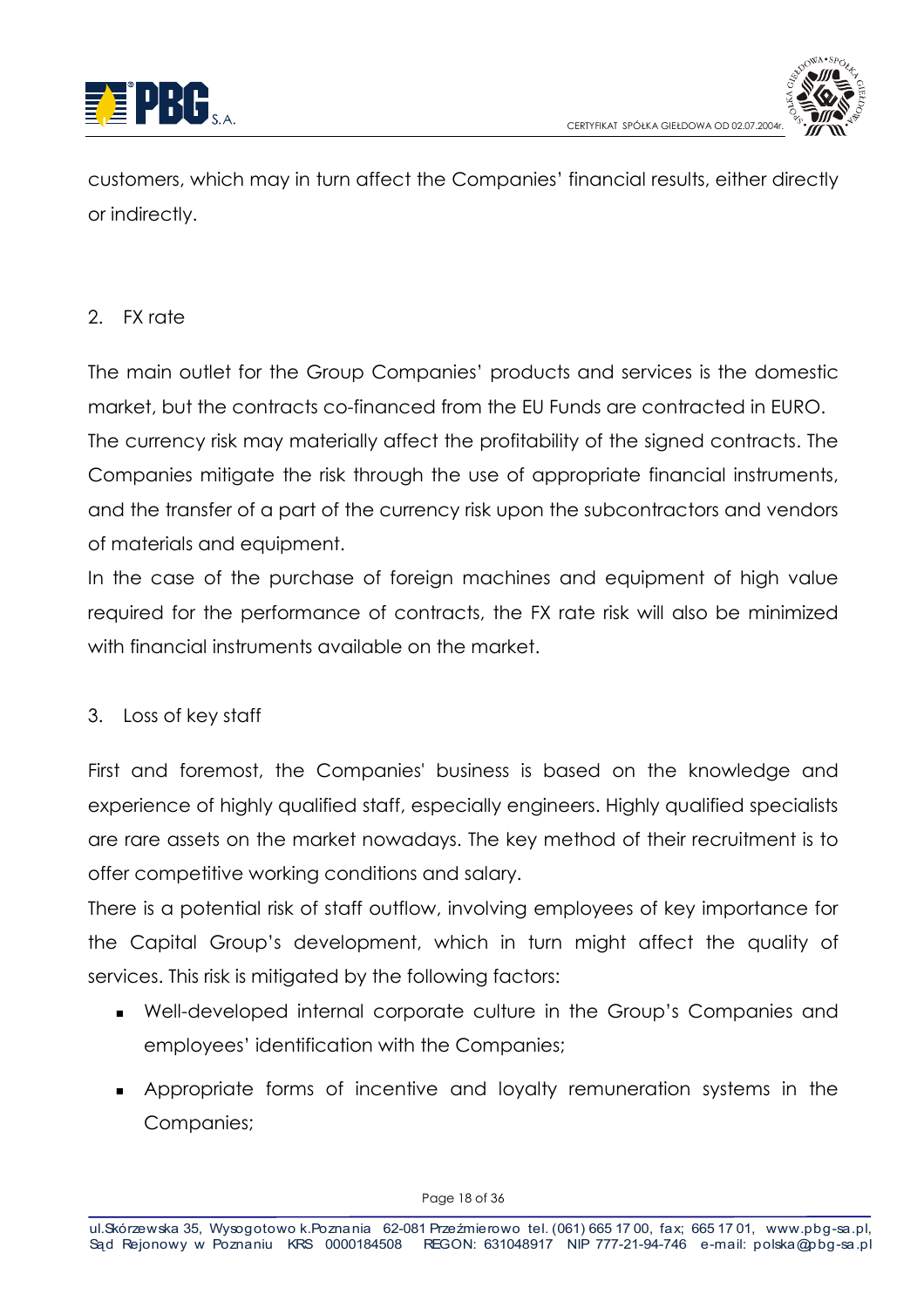



- Knowledge management and comprehensive training programme to make sure that no employee is "irreplaceable";
- High unemployment rate on the market.
- 4. Risk related to non-performance of contracts

In the case of non-performance or undue performance of contracts signed by the Companies in the Capital Group, there is a risk of the Company's customers claiming contractual penalties to be paid or the contract to be terminated. In order to minimize the risk, the Companies take the following measures:

- Contracts are insured (including subcontractors);
- Organization is consistently fine-tuned by:
	- the training scheme to prepare a group of employees to "certified project manager" exams;
	- extensive use of IT tools in the design and management of projects.
- 5. Dependence on key customers

Specific character of services offered by PBG S.A. determines the selection of potential customers, including Polskie Górnictwo Naftowe i Gazownictwo S.A. (Polish Oil and Gas Company). So far, the Company co-operated closely both with PGNIG S.A. and the Group's companies, which was reflected in the level of revenues. This might be considered a risk.

However, the risk is reduced due to the arowing share of environmental protection contracts in the Company's portfolio and sourcing new customers.

The Company's strateay assumes the completion of projects of high individual value, which may increase the share of sales to one customer in total revenue. The Company and the Group plan to minimize this risk by:

Page 19 of 36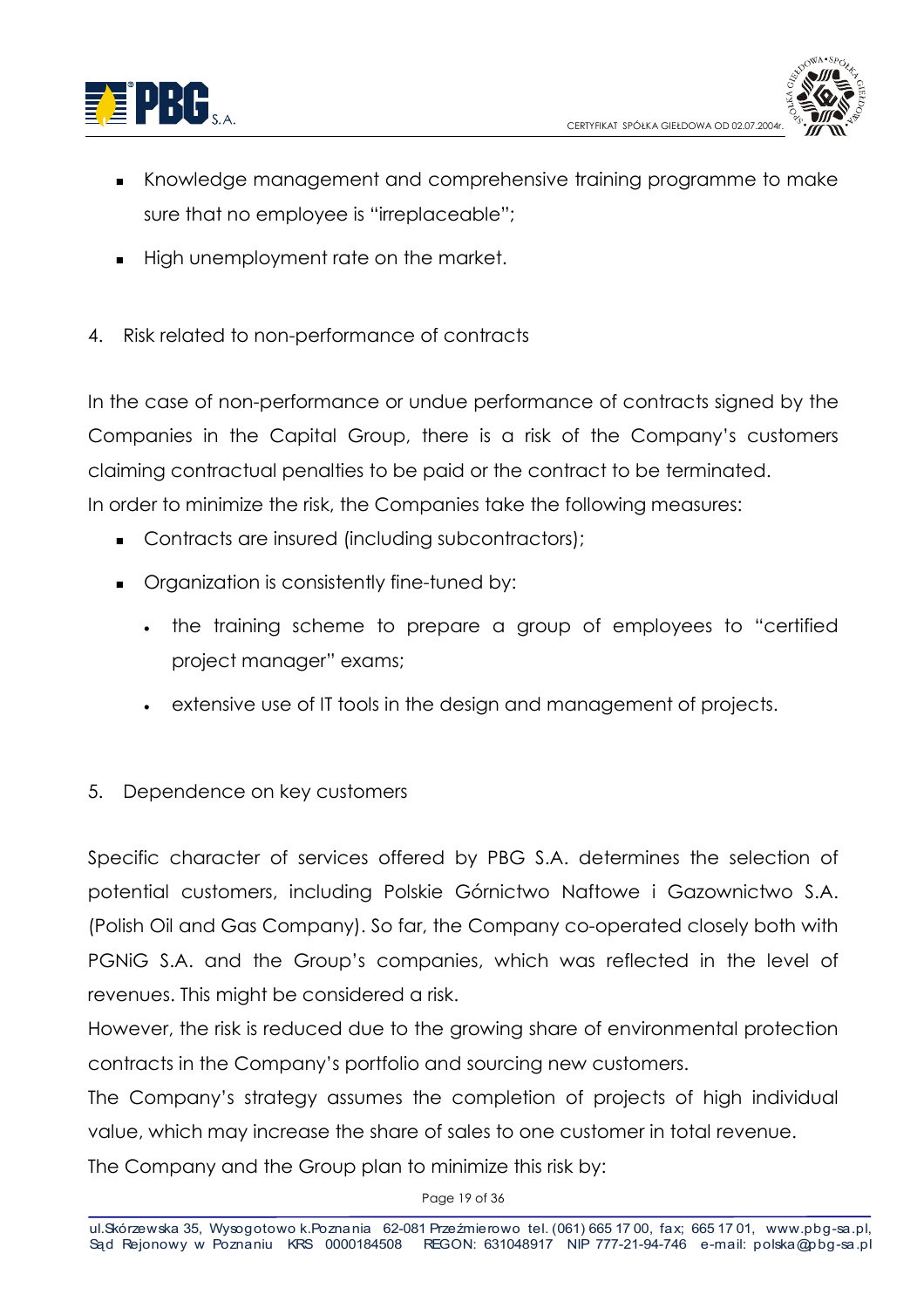



- Diversification of sources of revenues and sourcing new customers;
- Conclusion of contracts financed from the EU funds (in particular with local authorities as customers);
- **Entering foreign markets.**
- 6. Risk related to current operations

The Company's operations, especially works involving running equipment and facilities and LNG transport, may be a potential source of threats, including the possibility of a breakdown causing human or property losses.

The Company prevented this risk by:

- Insuring its operations against civil liability;
- Consistently equipping employees with new, up-to-date protection equipment;
- Training and development of staff qualifications;
- Regular H&S training and supervision.

## 9. Assessment of the financial assets management

In 2004, the Issuer increased credit lines up to the total of PLN 108 m. It is an effect of the financial strategy for Q3 FY04, which resulted in:

- the reduction in the number of cooperating banks from 11 to 6, including 3 new banks that established cooperation;
- restating and harmonizing cooperation terms as regards of i) prices; ii)  $\mathbf{m}$  . security (based on the assignments from contracts with certain and trusted payers and mutual sureties of entities from the Capital Group);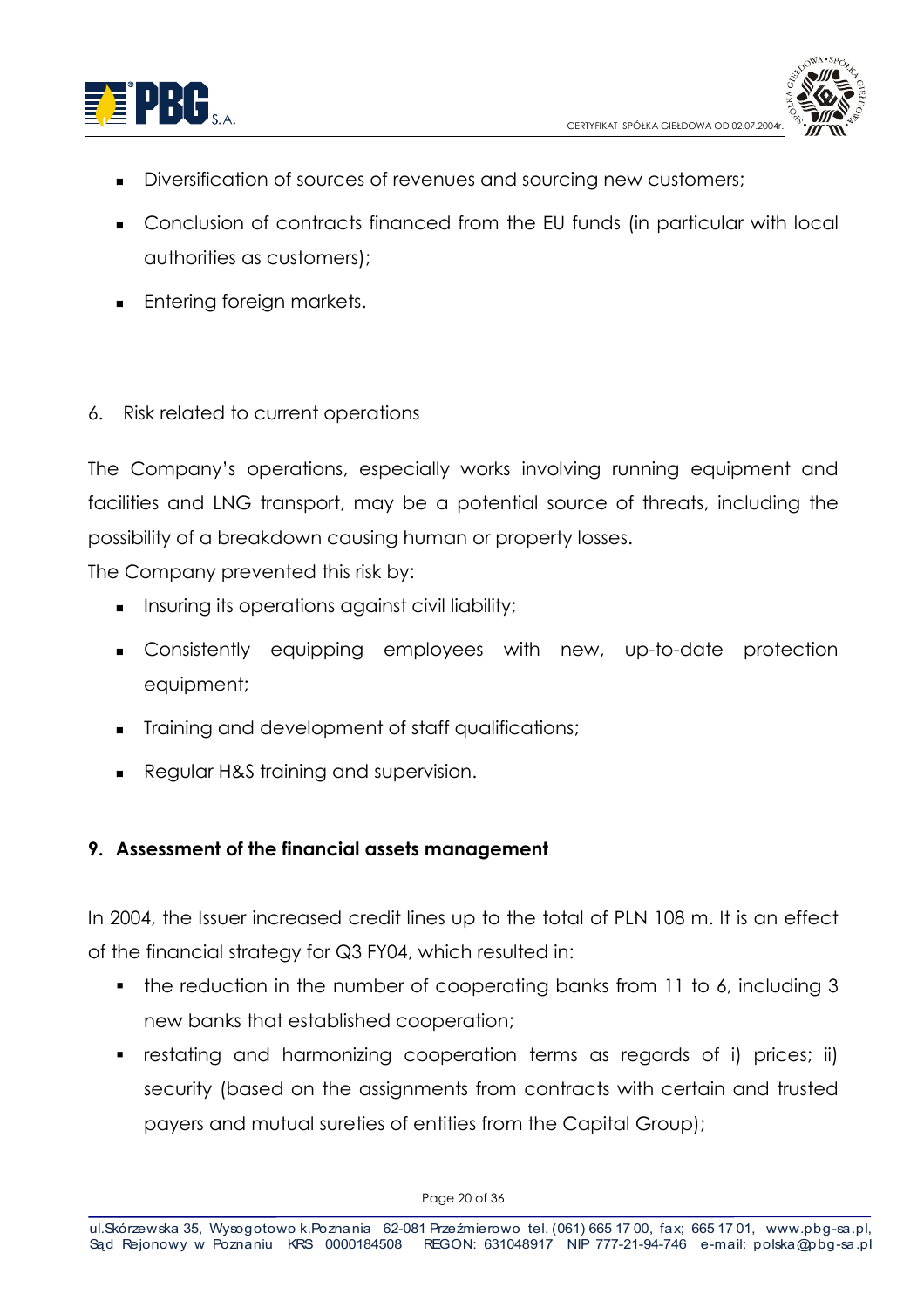



- leveling out the Issuer's liabilities towards all banks in terms of corporate finance (the principles of "pari passu", "negative pledge", "cross default" and "material change") and any possible sanctions towards the Issuer;
- making flexible the application of the limits in such a way that the Issuer has an opportunity to choose free between a) the banking product, b) the product currency, c) the possibility of the product settlement.

The said measures will make it possible to effectively use the sources of financing at optimum financial costs.

In 2004, the Issuer paid its liabilities when due.

The risk related to financial resources:

- the annual period for credit limits at the performance of contracts with terms of up to 3 years;
- prolonged trade cycles on EU contracts exceeding the maturity dates for proper receivables adopted by banks;
- the risk of unfavorable changes in interest rates and rates of exchange.

Currently, the Issuer does not perceive any risk of decreasing bank's limits.

Measures taken to mitiaate the risks:

- the diversification of financial resources between banks, insurers, brokerage companies, the capital market and the commodity exchange;
- continuous monitoring of the use of resources in the Issuer's Capital Group;
- the development of the procedures pursuant to the implemented Integrated Management Systems resulting in the centralized information circulation and management-related recommendations;
- assigning specific banking products to specific contracts, which enables financial institutions to apply active controlling.

10. The Capital Group's present situation and financial ratios.

Page 21 of 36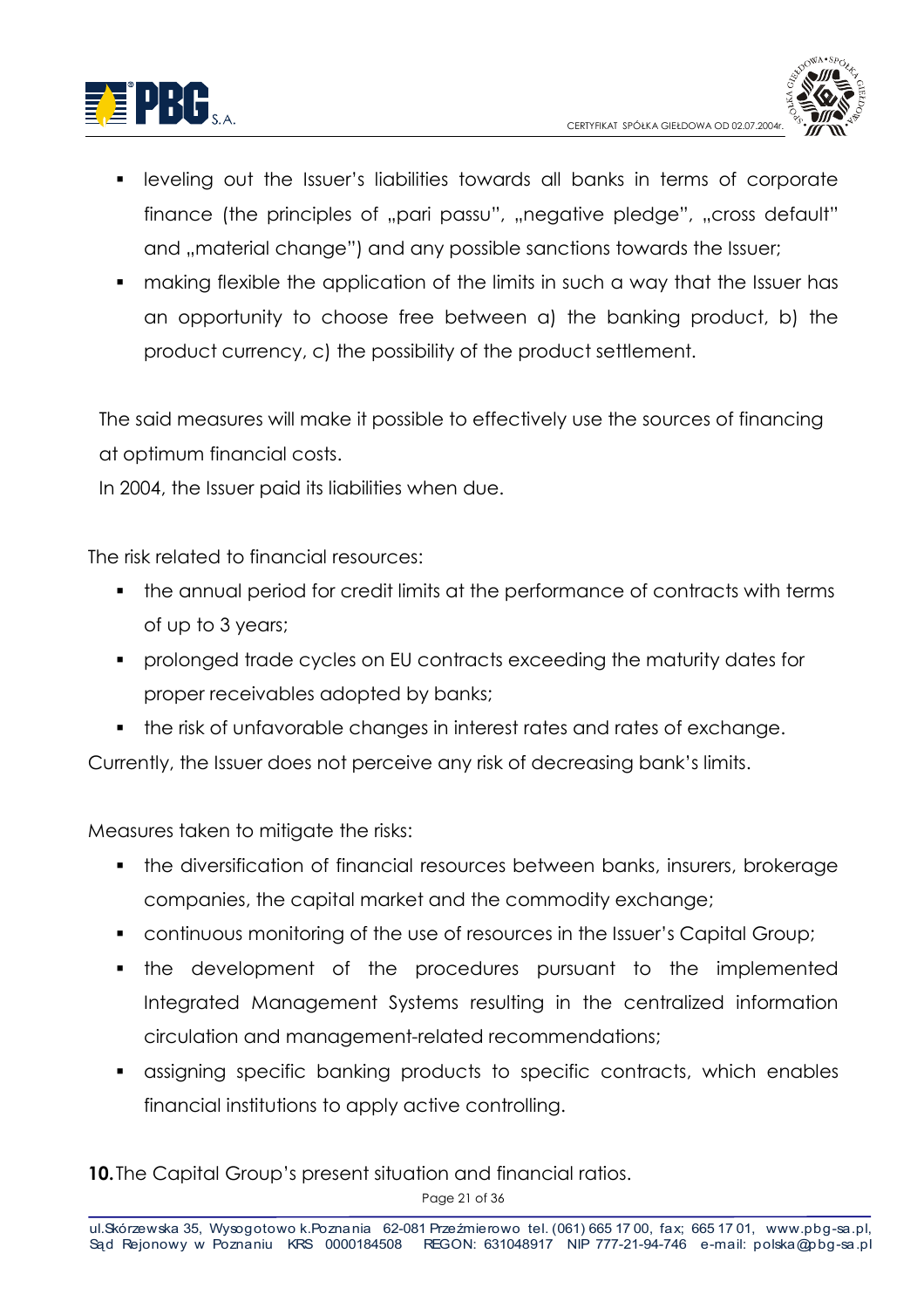



The financial ratios indicate that the Capital Group is in a good financial standing. The specific nature of the Company's operations, which manifests itself in generating 40-55% of revenue in Q4 of a particular year, results in a high level of EOY receivables. It may distort the value of certain ratios. The increase in the equity of the parent company (as a result of the issue of shares) would result in material variations in a number of ratios as compared to their values in the previous year. However, it is not an indicator of an unsound standing of the Capital Group. It must be underlined that the main parameters and ratios in the balance sheet and the P&L account are proof of the company's good financial standing.

#### **PROFITABLITY RATIOS**

In 2004, the Capital Group recorded an increase in the profitability at all levels of the financial results. Operating profit margin was the fastest growing ratio (by 4.07 percent point), which was a result of the decline in the costs of sale against the 2003 figures by ca. 23%. In 2004, the net profit margin increased by 2.13 percent point as compared to last year's figures, and ROA dropped by nearly 1 percent point. The decrease in this ratio is a result of a high growth in assets against the Company's profit (the assets rose by 86% as compared to last year's figures and net profit was higher by 60%). The significant ROE fall in 2004, as compared to 2003 figures, was a result of the growth in equity in 2004 over four times (due to the

| <b>NAME</b>             | <b>CALCULATION FORMULA</b>                               | 2004                                              | 2003                                                          |
|-------------------------|----------------------------------------------------------|---------------------------------------------------|---------------------------------------------------------------|
| Return on sales         | net profit / sales *100                                  | 10.92%                                            | 8.59%                                                         |
| Operating profit margin | operating profits / sales *100                           | 11.98%                                            | 7.91%                                                         |
| Gross profit margin     | gross profit / sales *100                                | 10.61%                                            | 7.64%                                                         |
| Net profit margin       | net profit / sales *100                                  | 8.39%                                             | 6.26%                                                         |
| <b>ROA</b>              | net profit / total assets *100f 36                       | 5.86%                                             | 6.81%                                                         |
| <b>ROE</b>              | net profit / shareholders' equity excluding profit *100. | 144107<br>$T_{\rm{1.0}}$ $T_{\rm{2}}$<br>CCTA ZDA | <u> 2.2007</u><br><del>JJ.Z77</del><br>ساط ساده به دوره در در |

.pbg-sa.pl. Sąd Rejonowy w Poznaniu KRS 0000184508 REGON: 631048917 NIP 777-21-94-746 e-mail: polska@pbg-sa.pl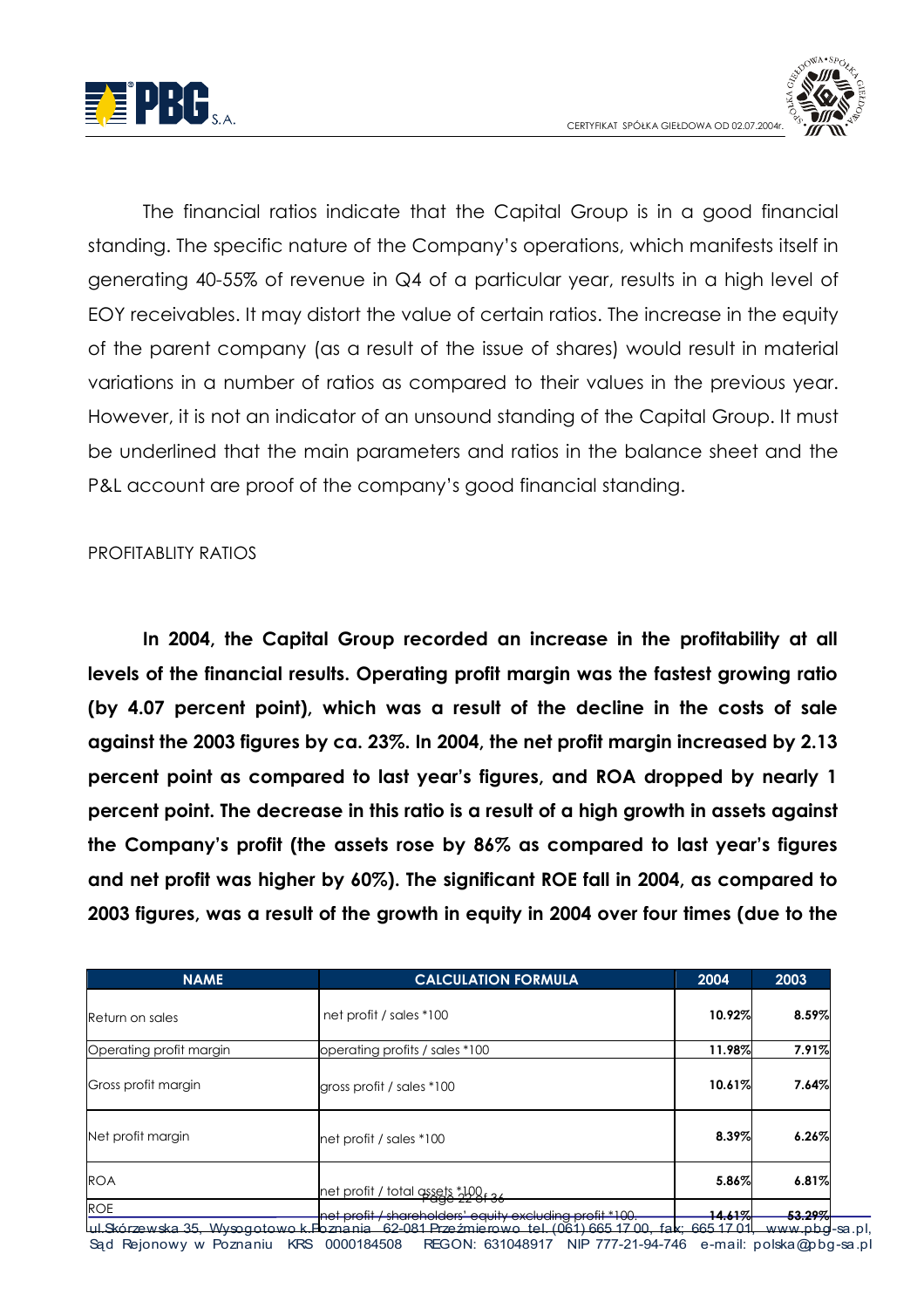



#### issue of shares by the parent company).

#### **LIQUIDITY RATIOS\***

| <b>Name</b>                     | <b>CALCULATION FORMULA</b>                                              | 2004   | 2003     |
|---------------------------------|-------------------------------------------------------------------------|--------|----------|
| Current ratio                   | (current assets - short-term prepaid expenses) / current<br>liabilities | 1.44   | 0.86     |
| Quick ratio                     | current investments + current receivables / current liabilities         | 1.391  | 0.83     |
| Net working capital in '000 PLN | current assets – current liabilities – short-term prepaid<br>expenses   | 65 431 | $-10750$ |
| Working capital to assets ratio | net working capital / total assets                                      | 21.21% | $-6.48%$ |

\* without trade receivables with maturity dates over 12 months

The increase in current ratio in 2004 (by 68% as compared to last year's figures) is a result of an excessive share of capital in current assets due to the obtaining of substantial resources from IPO (the parent company has not invested its all resources from the shares issue in fixed assets yet). Having regard for the liquid current assets to current liabilities ratio (quick ratio), we may claim that the liquidity of the Capital Group was not jeopardized (the level recognized as optimum should be over 1). The parent company fails to maintain high levels of the least liquid current assets, hence the considerably small discrepancy between the current ratio and the quick ratio. It was also reflected in the short inventory turnover period.

In 2004, working capital was positive mainly due to the rise in current assets by PLN 130 m, i.e. by ca. 130%.

#### **TURNOVER RATIOS**

| <b>NAME</b>                     | <b>CALCULATION FORMULA</b>                        | 2004 | 2003 |
|---------------------------------|---------------------------------------------------|------|------|
| Inventory turnover ratio (days) | average inventory * 360 / cost of goods sold      | 10   |      |
| Receivables turnover (in days)  | average trade receivables * 360 / sales           | 160  | 117  |
| Payables turnover (in days)     | average trade payables* 360 / costs of goods sold | 121  | 1141 |

The inventory turnover ratio in the Capital Group was extended by 4 days as compared to last year's data. However, the level is still low, which is evidence of the effective inventory management. In 2004, the Capital Group paid its liabilities faster than it collected receivables, which means that it financed its customers to a

Page 23 of 36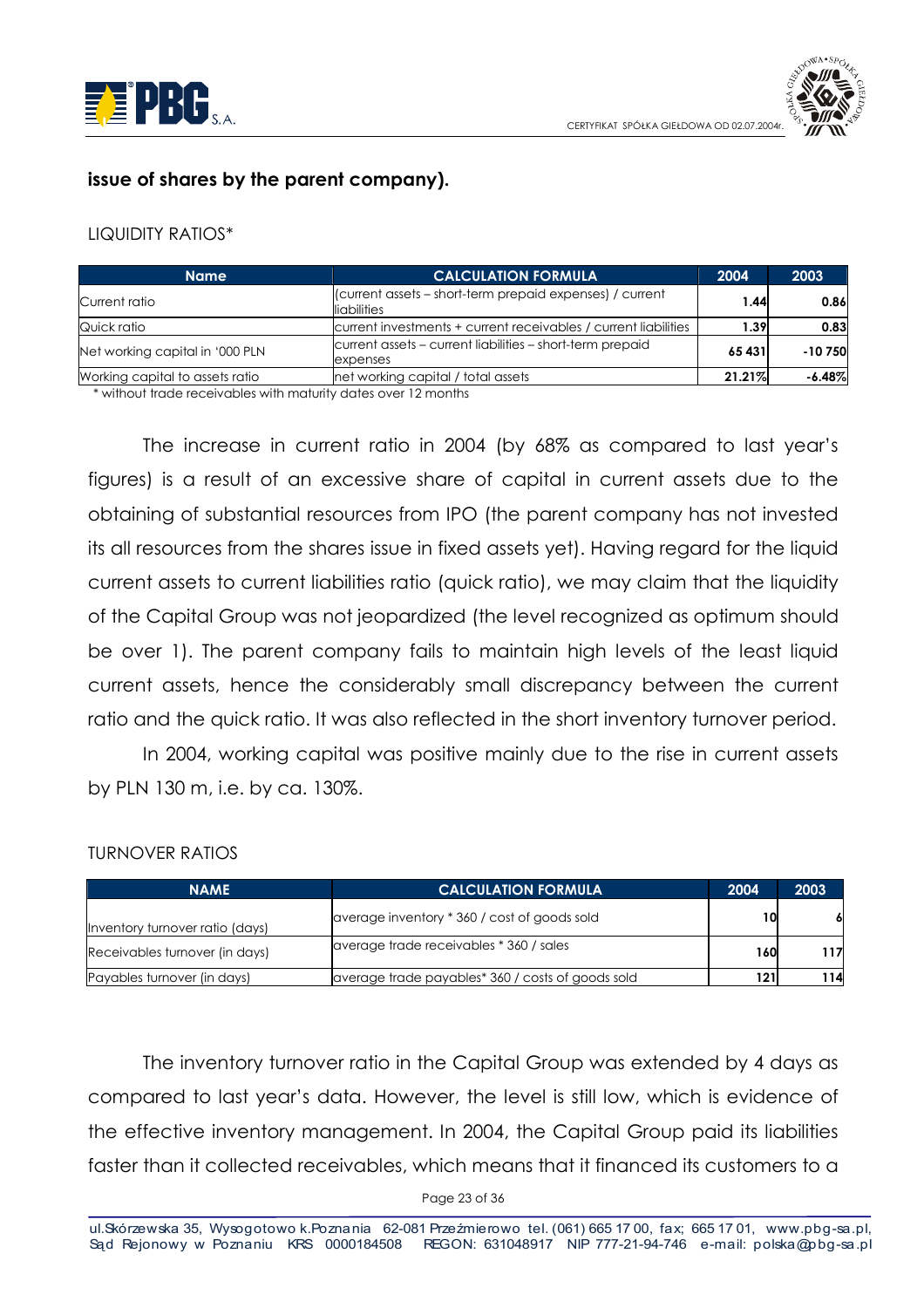



larger extent than it used the resources of its vendors in financing the operations. The receivables turnover period was extended by 43 days. Such a long period of collecting receivables is a result of the specific nature of contracts executed by the parent company and its customers. In 2004, it was also affected by the environmental protection contracts executed by PBG S.A. within various syndicates, co-financed by the European Union, with the total value of EUR 130 m. Their settlement is performed in line with strict rules and the procedure of recognizing invoices and the payment of amunts due may even exceed 60 days. Payables turnover increased by 7 days against last year's figures. The difference between the average period of receivables payment and the duration of liabilities rose from 3 days in 2003 to 39 days in 2004.

#### FINANCIAL LEVERAGE RATIOS

| <b>CALCULATION FORMULA</b><br><b>NAME</b> |                                           | 2004 | 2003 |
|-------------------------------------------|-------------------------------------------|------|------|
| Debt ratio                                | debt / total equity                       | 54%  | 80%  |
| Debt-to-equity ratio                      | equity / debt                             | 85%  | 24%  |
| Long-term debt                            | Long-term liabilities / total equity      | 9%   | 24%  |
| Short-term debt                           | Short-term payables / total equity        | 41%  | 53%  |
| Interest coverage ratio                   | (profit before tax + interest) / interest | 471% | 316% |

The changes in the leverage ratios indicate the decline in debt; it was not the result of the nominal decrease in debt, which de facto increased. It was a result of the issue of shares by the parent company, which, in effect, resulted in the rise in the share capital and a considerably substantial growth in reserve capital.

The said alterations in the capital structure resulted in the decrease in the total debt ratio from 80% to 54%.

The debt-to-equity ratio increased considerably (by over 60%).

Both the long-term debt ratio and the short-term debt ratio decreased; the nominal long-term debt declined and the short-term debt enlarged.

The reduction of interest, on the one hand, and the increase in gross profit, on the other hand, resulted in the rise in interest coverage ratio from 3.16 in 2003 to 4.71 in the previous financial year.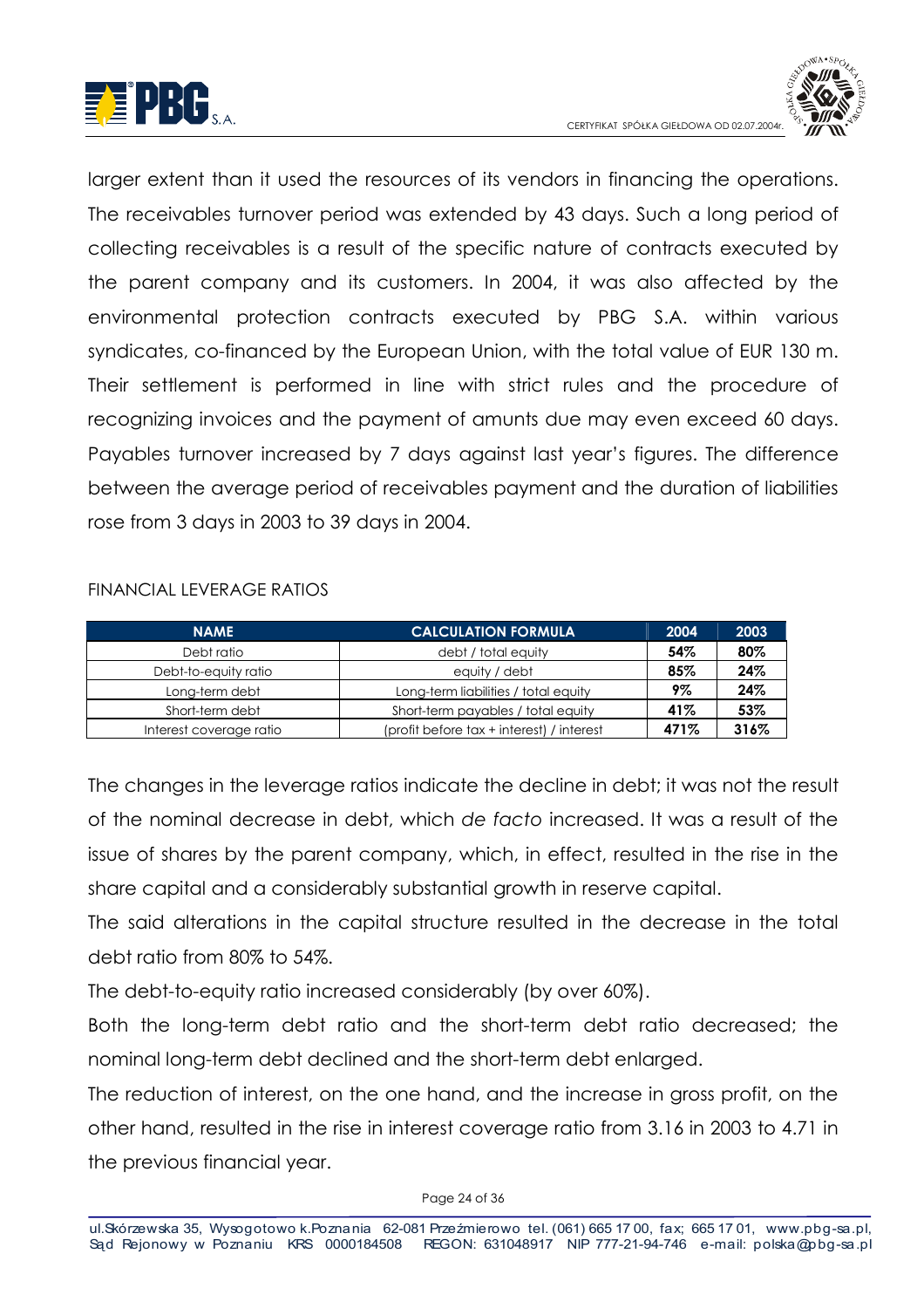



#### **ASSETS RATIOS**

| <b>NAME</b>                 | <b>CALCULATION FORMULA</b> | 2004 | 2003 |
|-----------------------------|----------------------------|------|------|
| Total asset turnover ratio  | sales / total assets       | 70%  | 109% |
| Fixed assets turnover ratio | sales / fixed assets       | 287% | 282% |

Total asset ratio declined by nearly 40% due to the almost doubled balance sheet total.

Fixed assets ratio remained virtually at the same level, as the value of total assets grew due to a significant increase in current assets.

#### 11. Structure of assets and liabilities in the consolidated Balance Sheet

| <b>Balance Sheet - Assets</b>       | 31-12 2004          |         | Share in $%$ | 31-12 2003 | Share in $%$ |
|-------------------------------------|---------------------|---------|--------------|------------|--------------|
| A. FIXED ASSETS                     |                     | 75 405  | 24%          | 64 124     | 39%          |
| I. Intangible assets                |                     | 663     | 0%           | 499        | 0%           |
| II. Goodwill of subordinate parties |                     | 3 3 6 3 | 1%           | 0          | 0%           |
| III. Tangible fixed assets (PPE)    |                     | 50 290  | 16%          | 40799      | 25%          |
| IV. Long-term receivables           |                     | 0       | 0%           | 0          | 0%           |
| V. Long-term investments            |                     | 14729   | 5%           | 18099      | 11%          |
| VI. Long-term prepaid expenses      |                     | 6 3 5 9 | 2%           | 4 7 2 8    | 3%           |
| <b>B. CURRENT ASSETS</b>            |                     | 233 790 | 76%          | 101 883    | 61%          |
| I. Inventories                      |                     | 6992    | 2%           | 2 3 7 1    | 1%           |
| II. Short-term receivables          |                     | 137762  | 45%          | 61991      | 37%          |
| III. Short-term investments         |                     | 48 501  | 16%          | 12 680     | 8%           |
| IV. Short-term prepaid expenses     |                     | 40 534  | 13%          | 24 841     | 15%          |
|                                     | <b>Total assets</b> | 309 194 | 100%         | 166 007    | 100%         |

Page 25 of 36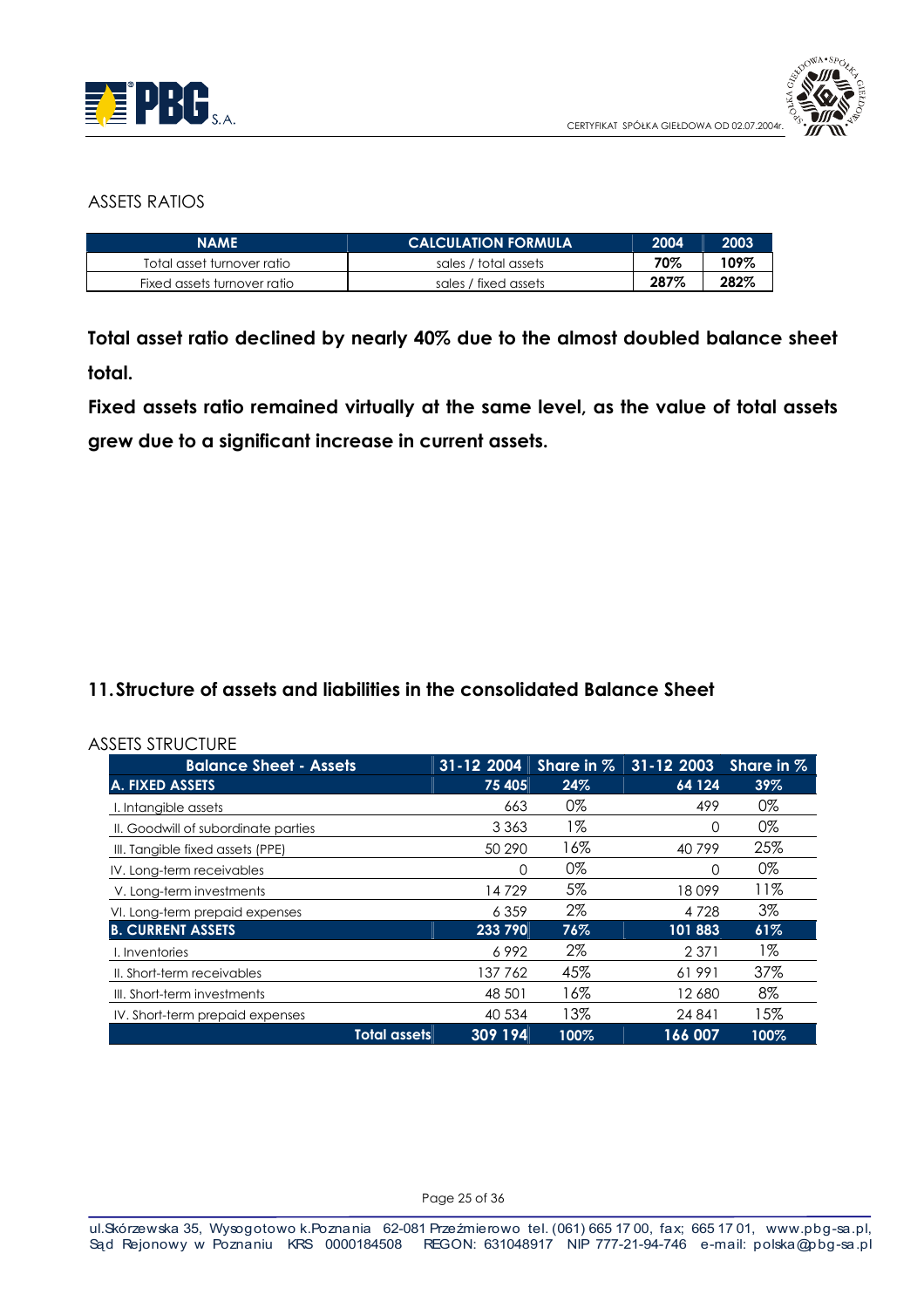





Current assets play the main role in the assets structure. In 2004, they accounted for 76% of the balance sheet total.

The following items of current assets had the following shares in total assets (in diminishing order): short-term receivables – 45%, short-term investments – 16%, shortterm prepaid expenses - 13%, inventory - 2%.

Short-term receivables included mainly trade receivables from other entities falling due in the period of up to 12 months. Related parties (KRI Sp. z o.o.) held a considerably insignificant share.

The value of short-term investments included cash and granted loans; their share in total assets rose by 14% and 2% respectively.

The major items in inventory were as follows: goods inventories, advances towards supplies and raw materials; finished goods were insignificant and semi-finished products and work-in-progress were absent.

Fixed assets in 2004 had the following structure: the most important item in terms of value were tangible fixed assets (PPE); they accounted for 16% of the balance sheet total. Long-term investments accounted for nearly 5%, and long-term prepaid expenses for 2%. The two items whose value was the least in the period were goodwill of subordinate parties  $-1\%$ , and intangible assets  $-0.2\%$ . As in the previous year, long-term receivables were absent.

Page 26 of 36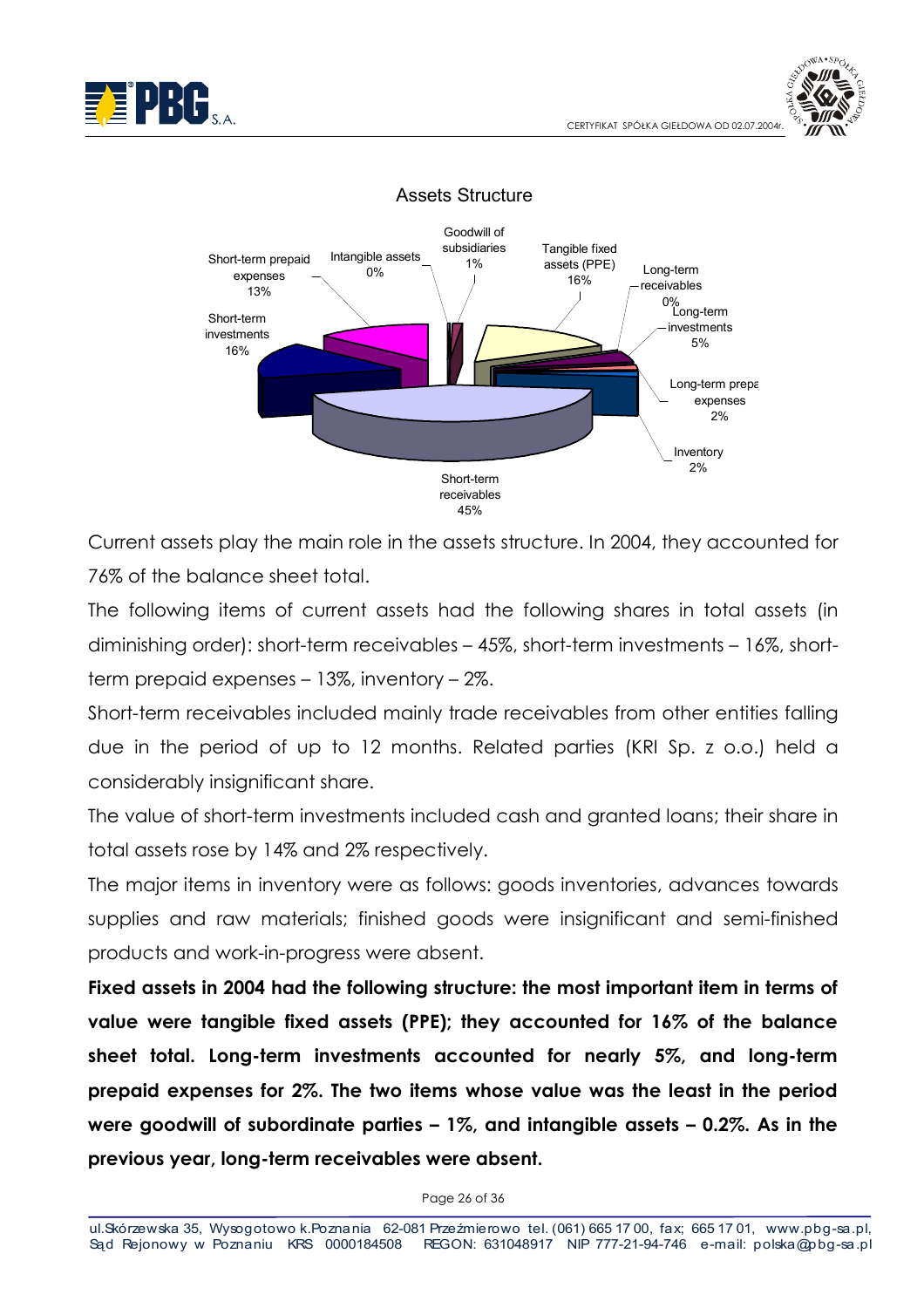



Among the tangible fixed assets, buildings, premises and structures of civil engineering had the highest value (over 50% in this item); the value of plant and equipment and vehicles fluctuated around 2-3%; and the remaining items accounted for ca. 1% of total assets.

Long-term investments were mainly loans granted and shares (shares in KRI measured with the equity method).

#### **ASSETS GROWTH**

| <b>Balance Sheet - Assets</b>         |                     | 31-12 2004 | 31-12 2003 | 2004/2003 |
|---------------------------------------|---------------------|------------|------------|-----------|
| A. FIXED ASSETS                       |                     | 75 405     | 64 124     | 118%      |
| I. Intangible assets                  |                     | 663        | 499        | 133%      |
| II. Goodwill of subordinate companies |                     | 3 3 6 3    | O          | 0%        |
| III. Tangible fixed assets (PPE)      |                     | 50 290     | 40799      | 123%      |
| IV. Long-term receivables             |                     | 0          | 0          | 0%        |
| V. Long-term investments              |                     | 14 729     | 18099      | 81%       |
| VI. Long-term prepaid expenses        |                     | 6 3 5 9    | 4 7 2 8    | 135%      |
| <b>B. CURRENT ASSETS</b>              |                     | 233 790    | 101 883    | 229%      |
| I. Inventories                        |                     | 6992       | 2 3 7 1    | 295%      |
| II. Short-term receivables            |                     | 137762     | 61991      | 222%      |
| III. Short-term investments           |                     | 48 501     | 12680      | 382%      |
| IV. Short-term prepaid expenses       |                     | 40 534     | 24 841     | 163%      |
|                                       | <b>Total assets</b> | 309 194    | 166 007    | 186%      |

Also, current assets grew faster than fixed assets (229% against 118%).

The fastest growing current assets, in terms of value, were short-term receivables (over 75 m), and the highest percentage growth (by 228%) was recorded for shortterm investments, mainly due to the increase in cash.

In terms of value, the next most important growth is the increase, by over 15 m, of short-term prepaid expenses. Inventory grew by 196%, i.e. 4.6 m.

#### **LIABILITIES STRUCTURE**

| <b>Balance Sheet - Liabilities</b> |         |     | 31-12-2004 Share in % 31-12-2003 | <b>Share in</b><br>$\%$ |
|------------------------------------|---------|-----|----------------------------------|-------------------------|
| IA. EQUITY                         | 142 230 | 46% | 32510                            | $20\%$                  |
| I. Share capital (fund)            | 10.530  | 3%  | 7 200 L                          | 4%                      |

Page 27 of 36

ul. Skórzewska 35, Wysogotowo k. Poznania 62-081 Przeźmierowo tel. (061) 665 17 00, fax; 665 17 01, www.pbg-sa.pl, Sąd Rejonowy w Poznaniu KRS 0000184508 REGON: 631048917 NIP 777-21-94-746 e-mail: polska@pbg-sa.pl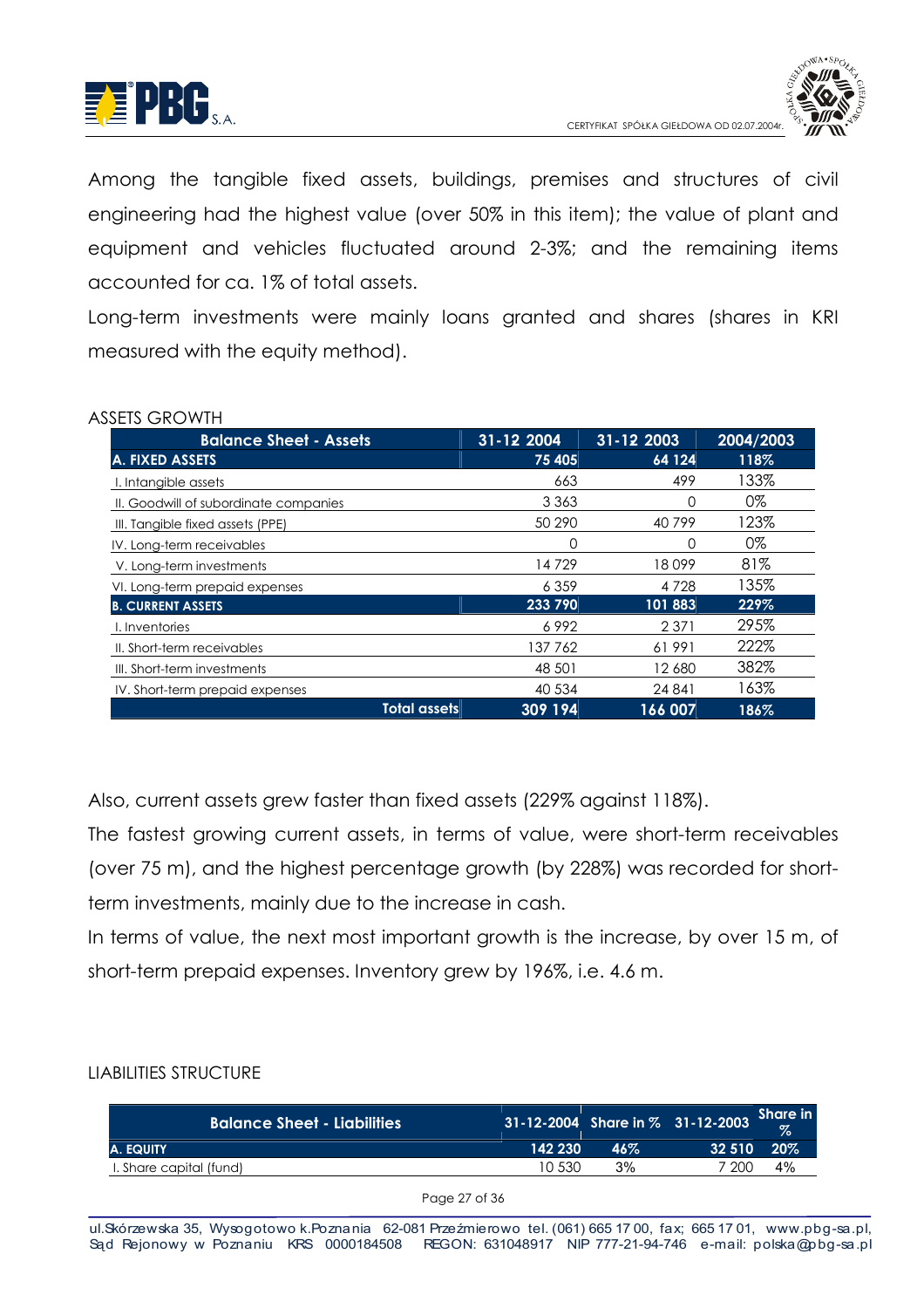# EE PBG S.A.

IV. Accruals

CERTYFIKAT SPÓŁKA GIEŁDOWA OD 02.07.2004r



| II. Subscribed but unpaid capital (negative amount)      | 0           | 0%     | $\Omega$     | $0\%$  |
|----------------------------------------------------------|-------------|--------|--------------|--------|
| III. Treasury shares (negative amount)                   | 0           | 0%     |              | $0\%$  |
| IV. Reserve capital                                      | 117392      | 38%    | 16 400       | 10%    |
| V. Revaluation reserve                                   | 0           | 0%     |              | $0\%$  |
| VI. Other reserve capital (fund)                         | 0           | 0%     |              | $0\%$  |
| VII. FX rate discrepancies (conversion of subordinate    |             |        |              |        |
| companies)                                               | 0           | 0%     |              | $0\%$  |
| positive FX rate discrepancies                           |             |        |              |        |
| negative FX rate differences                             |             |        |              |        |
| VII. Retained profit (loss) from previous years          | $-3819$     | $-1\%$ | $-2392$      | $-1\%$ |
| VIII. Net profit (loss)                                  | 18 1 28     | 6%     | 11 302       | 7%     |
| IX. Write-offs from net profit during the financial year | 0           | 0%     |              | $0\%$  |
| <b>B. MINORITY CAPITAL</b>                               | 388         | $0\%$  | 329          | $0\%$  |
| C. NEGATIVE GOODWILL OF RELATED PARTIES                  | $\mathbf 0$ | $0\%$  | $\mathbf{0}$ | $0\%$  |
| I. Negative goodwill - subsidiaries                      |             |        |              |        |
| II. Negative goodwill - jointly controlled entities      |             |        |              |        |
| IllNegative goodwill - affiliates                        |             |        |              |        |
| LIABILITIES AND PROVISIONS FOR LIABILITIES               | 166 577     | 54%    | 133 168      | 80%    |
| I. Provisions for liabilities                            | 5 5 6 1     | 2%     | 2 5 6 5      | 2%     |
| II. Long-term payables                                   | 28 3 5 2    | 9%     | 40 700       | 25%    |
| III. Short-term payables                                 | 127825      | 41%    | 87792        | 53%    |

## Liabilities structure

**Total liabilities:** 

4839

309 195

 $2%$ 

100%

 $2111$ 

166 007

 $1%$ 

100%



The decisive impact on the change in the liabilities structure in the Capital Group was exerted by the issue of shares by the parent company.

Page 28 of 36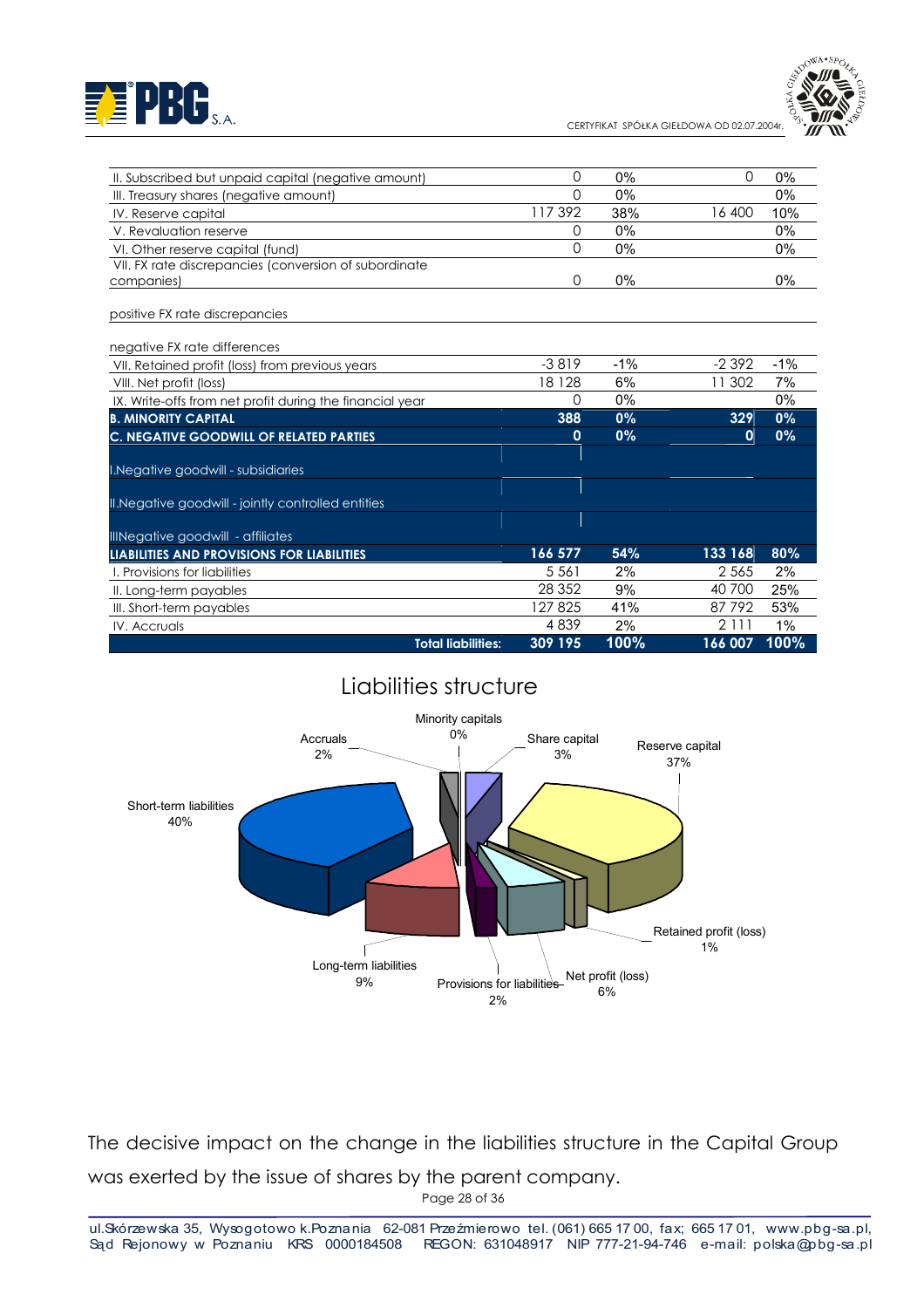



The share of equity in total capitals increased from 20% to 46%. Reserve capital was the most important item in 2004 equity; the share premium from the above mentioned issue of shares was charged to it.

The next most important item, was the result on the current period, which accounted for 6% of total capitals.

Among the liabilities and provision for liabilities, short-term liabilities had the highest value (41% of total liabilities). As in the previous year, in 2004, the second item, in terms of the share in debt, was long-term liabilities, where the share decreased from 25% to 9% of total equity.

Both the provisions for liabilities and accruals accounted for 2% of the balance sheet total

| <b>Balance Sheet - Liabilities</b>                     | 31-12 2004 | 31-12 2003 | 2004/2003 |
|--------------------------------------------------------|------------|------------|-----------|
| <b>A. EQUITY</b>                                       | 142 230    | 32 510     | 437%      |
| I. Share capital (fund)                                | 10 530     | 7 200      | 146%      |
| II. Subscribed but unpaid capital (negative amount)    | $\Omega$   | 0          | 0%        |
| III. Treasury shares (negative amount)                 | $\Omega$   |            | 0%        |
| IV. Reserve capital                                    | 117392     | 16 400     | 716%      |
| V. Revaluation reserve                                 | 0          |            | 0%        |
| VI. Other reserve capital (fund)                       | $\Omega$   |            | 0%        |
| VII. FX rate differences (translation of subsidiaries) | $\Omega$   |            | 0%        |
| positive FX rate discrepancies                         |            |            |           |
| negative FX rate differences                           |            |            |           |
| VII. Retained profit (loss) from previous years        | $-3819$    | $-2392$    | 160%      |
| VIII. Net profit (loss)                                | 18 1 28    | 11 302     | 160%      |
| IX. WRITE-OFFS FROM NET PROFIT DURING THE FISCAL YEAR  | $\Omega$   |            | 0%        |
| <b>B. MINORITY CAPITAL</b>                             | 388        | 329        | 118%      |
| <b>C. NEGATIVE GOODWILL OF RELATED PARTIES</b>         | 0          | 0          | 0%        |
| I.a) negative goodwill - subsidiaries                  |            |            |           |
| II.b) goodwill - jointly controlled entities           |            |            |           |
| Illa) negative goodwill - affiliates                   |            |            |           |
| Liabilities and provisions for liabilities             | 166 577    | 133 168    | 125%      |
| I. Provisions for liabilities                          | 5 5 6 1    | 2 5 6 5    | 217%      |
| II. Long-term payables                                 | 28 3 5 2   | 40 700     | 70%       |
| III. Short-term payables                               | 127825     | 87792      | 146%      |
| IV. Prepaid accruals                                   | 4839       | 2 1 1 1    | 229%      |
| <b>Total liabilities:</b>                              | 309 195    | 166 007    | 186%      |

## **ILARILITIES CROWTH**

Page 29 of 36

ul. Skórzewska 35, Wysogotowo k. Poznania 62-081 Przeźmierowo tel. (061) 665 17 00, fax; 665 17 01, www.pbg-sa.pl, Sąd Rejonowy w Poznaniu KRS 0000184508 REGON: 631048917 NIP 777-21-94-746 e-mail: polska@pbg-sa.pl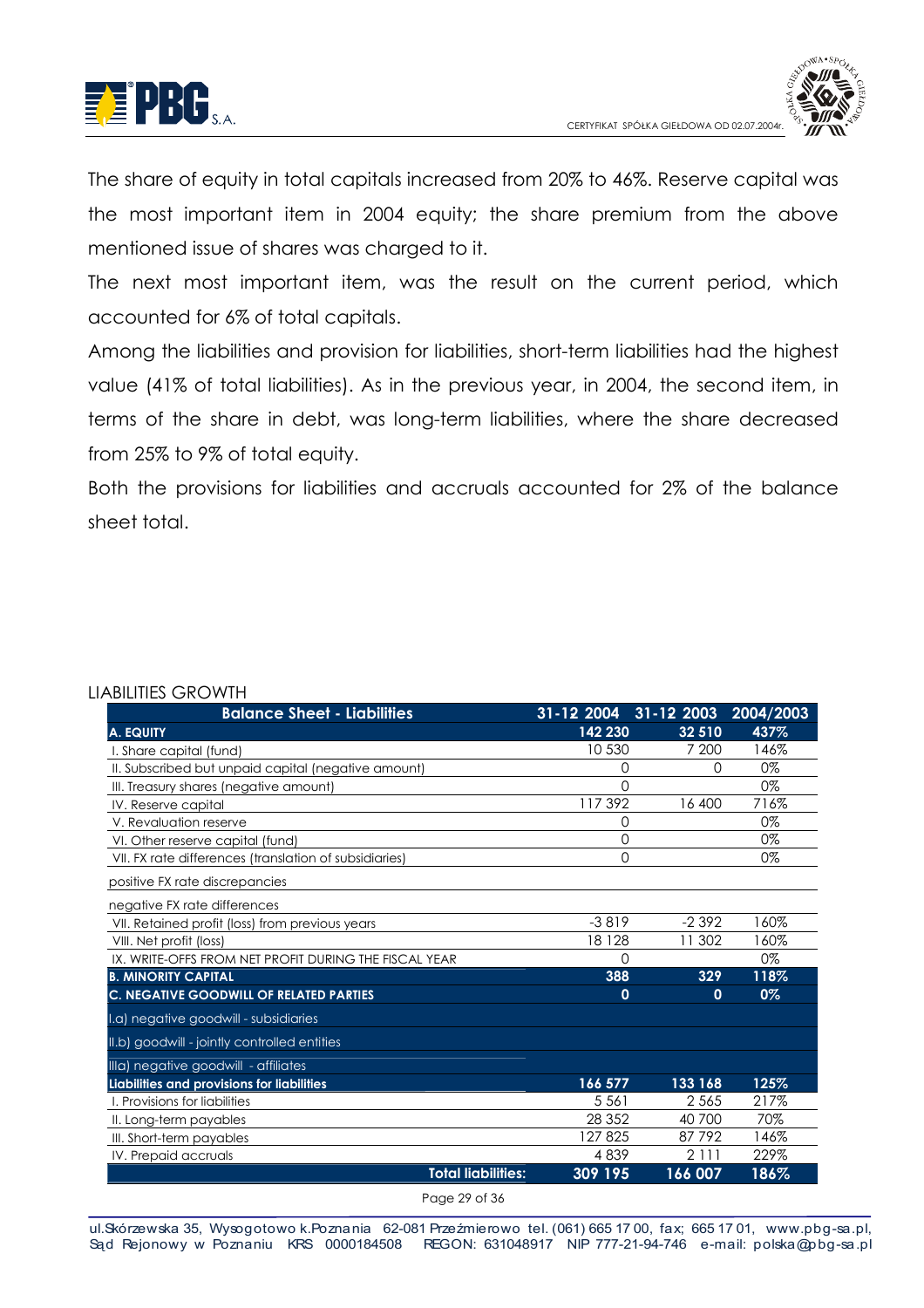

The arowth in equity was determined by the above-mentioned issue of shares. As a result, the share capital increased by 46% as compared to last year's figures, however, the most crucial change was the increase by 616% of reserve capital as a result of recognizing the share premium in this item.

Debt rose by 25% as compared to 2003. The only item whose value dropped were long-term liabilities (by 30%).

The most significant growth in terms of value was recorded for short-term liabilities (slightly more than 40 m, which translated into a 46-percent growth).

Both provisions for liabilities and accruals increased by over 100%; in terms of value, they rose by less than PLN 3 m.

## 12. Loans, credits, sureties and guarantees

Detailed information has been included in the financial statement.

# 13. Shareholders with at least 5% of the total vote at the General Meeting of **Shareholders**

- as at the end of 2004

| <b>Shareholders</b>  |           | No. of shares Type of shares | % in equity | % of votes |
|----------------------|-----------|------------------------------|-------------|------------|
|                      |           |                              |             | at GM      |
| Mr. Jerzy Wiśniewski | 3746720   | registered<br>preference     | 44.94       | 52.25      |
|                      | 985 980   | ordinary bearer<br>shares    |             |            |
| Ms. Małgorzata       | 1 003 279 | registered<br>preference     | 12.04       | 13.99      |
| Wiśniewska           | 264 021   | ordinary bearer<br>shares    |             |            |
| Marek Grunt          | 633 334   | registered<br>preference     | 7.60        | 8.83       |
|                      | 166 666   | ordinary bearer<br>shares    |             |            |

Page 30 of 36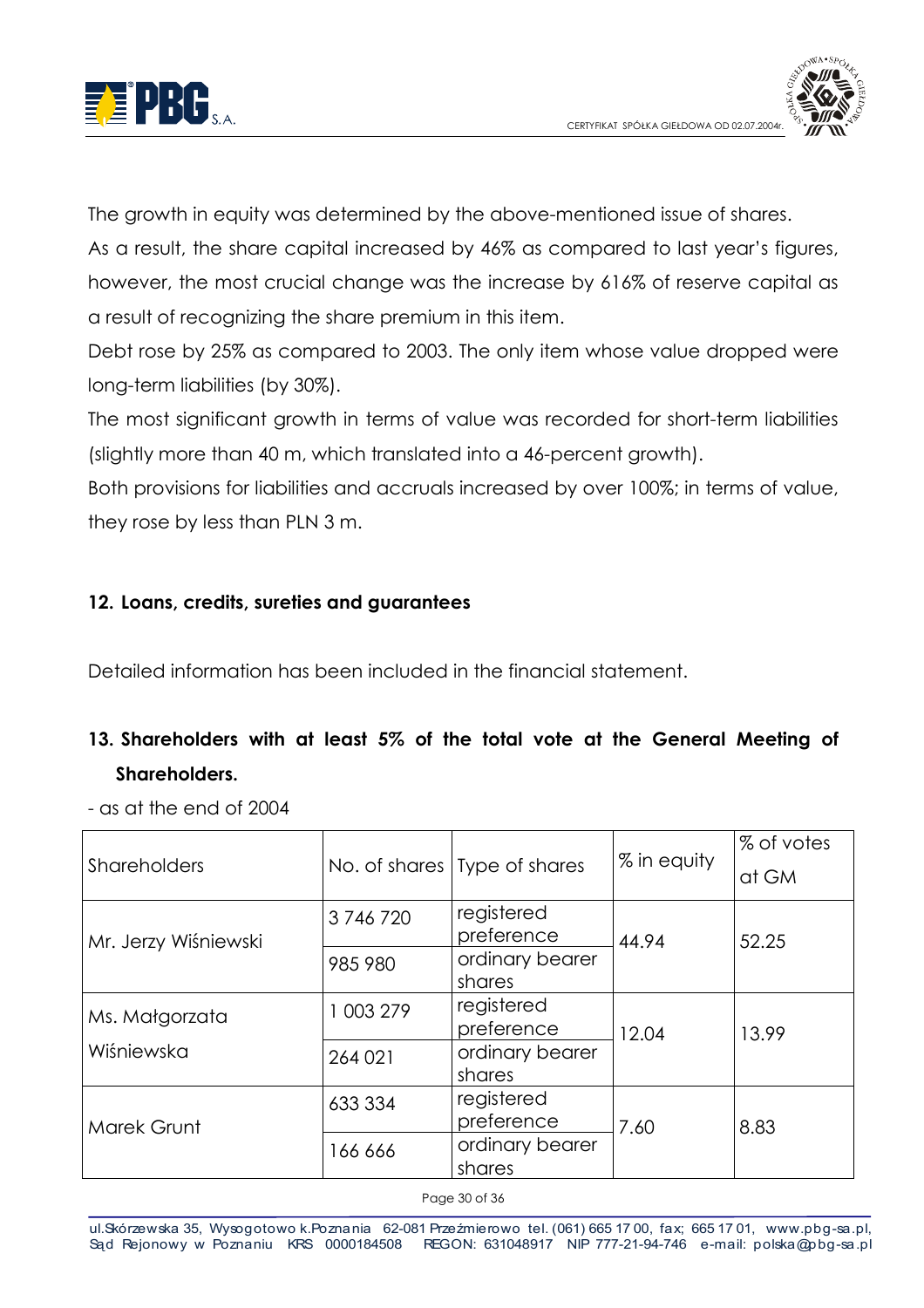



| BZ WBK AIB Asset                                               |         |                            |       |       |
|----------------------------------------------------------------|---------|----------------------------|-------|-------|
| Management S.A.<br>  (according to<br>information submitted by | 890 325 | ordinary/<br>bearer shares | 8.45% | 5.49% |
| 10 September 2004)                                             |         |                            |       |       |

- shareholders' structure following the transaction on 25 January 2005

| Shareholders                     | No. of<br>shares | Type of shares           | % in equity | % of votes |
|----------------------------------|------------------|--------------------------|-------------|------------|
|                                  |                  |                          |             | at GM      |
| Mr. Jerzy Wiśniewski             | 4 380 054        | registered<br>preference | 41.60%      | 53.97%     |
| Ms. Małgorzata                   | 1 003 279        | registered<br>preference | 9.53%       | 12.37%     |
| Wiśniewska                       |                  |                          |             |            |
| <b>BZ WBK AIB Asset</b>          |                  |                          |             |            |
| Management S.A.<br>(according to | 890 325          | ordinary/                | 8.45%       | 5.49%      |
| information submitted by         |                  | bearer shares            |             |            |
| 10 September 2004)               |                  |                          |             |            |

As at the date of submitting the statement, the Issuer does not have any information on any possible contracts under which changes in the proportions of the shares held by existing shareholders might occur.

# 14. Transactions concluded with related parties exceeding the PLN equivalent of **EURO 500,000**

In 2004, the Group concluded related-party transactions of the total value exceeding the equivalent of EUR 500,000 in PLN in the period since the beginning of the financial year, but these transactions were typical and routine, concluded at arm's length, whose type, terms and conditions were determined by current operations of the Issuer and its subsidiaries.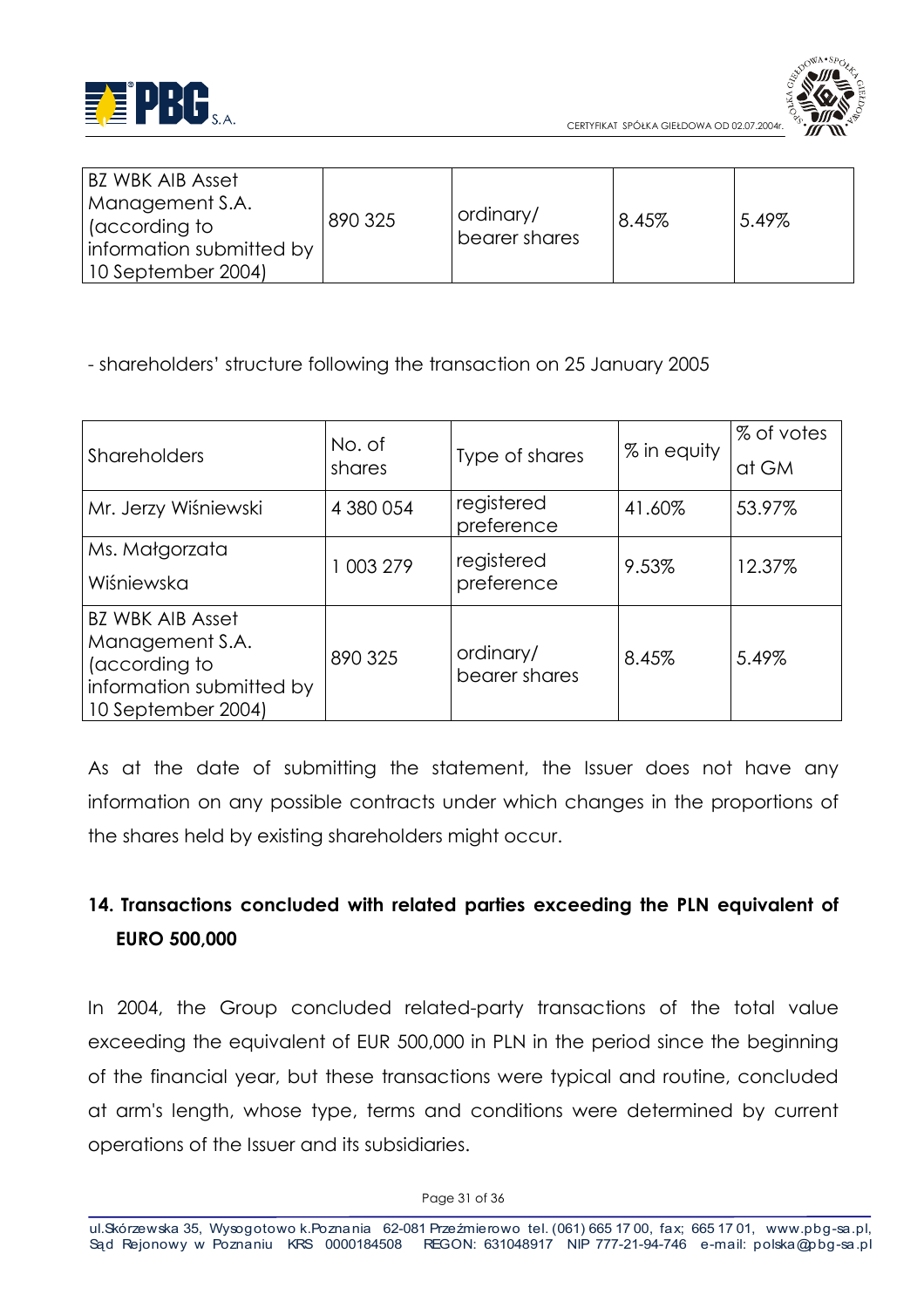



#### 15. Customers and vendors who generated at least 10% of total sales

Customers:

PGNIG Group companies: turnover of 37% of sales Hydrobudowa – Włocławek S.A.: turnover of 20.64% of sales TESGAS Sp. z o.o.: turnover of 11.50% of sales

Vendors: ATG Sp. z o.o.: turnover of 11% of sales

16. The Company's and the Group's projected financial standing

In 2005, the Capital Group plans to increase its sales by 55% as compared to the revenue generated in 2004. The share of the revenue generated by the parent company already "contracted" in the Group's total revenue accounted for ca. 49%. It should be underlined here that, for the first time in the parent company's history, it began the new year with such a large orders portfolio. In the last recordbreaking year in this respect, the contracts portfolio carried forward to the next year amounted to PLN 67 m, i.e. 31% of the Group's 2004 revenue.

The planned 2005 sales in the Capital Group will increase by 65% against the 2004 figures.

The cost of sales in the Capital Group is expected to increase significantly (by ca. 200% as compared to 2004 figures). It is a result of the incorporation of ATG into the Capital Group; the company recognized the costs of the operation of trade departments in the company in the cost of sales. The almost four-fold increase in the value of goods and materials sold in the forecast for the Capital Group is also a result of including ATG in consolidation; the company recognized in this item the costs of ordinary business.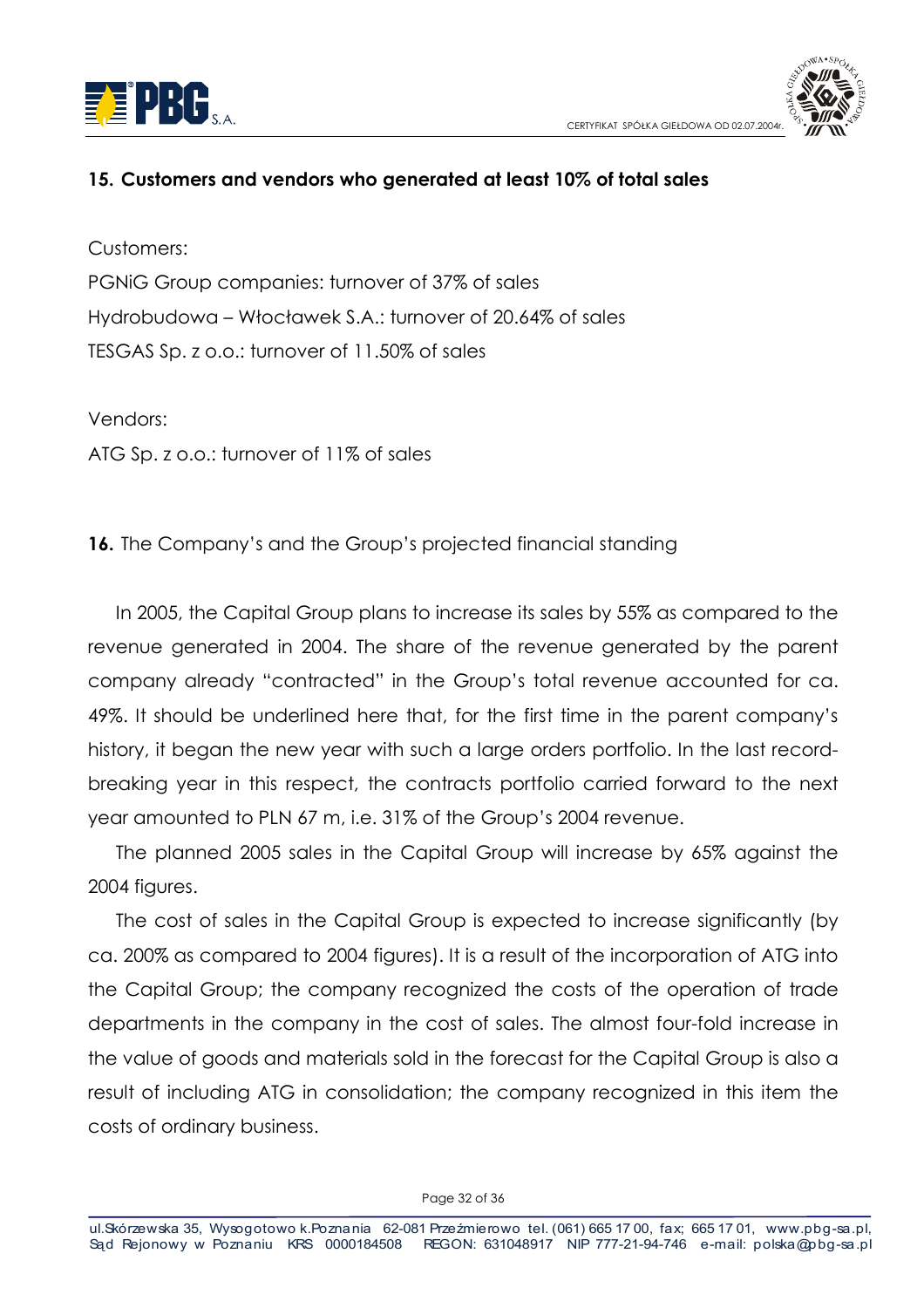



The forecast for the Capital Group provides for the increase in financial costs (by 34% against 2004) resulting mainly from the servicing of working capital facilities and investment loans within Sectoral Operational Programme - Improvement of the Competitiveness of Enterprises.

The gross profit planned for the end of 2005 will be higher by 56% than the Group's 2004 profit. Net profit will increase by 66% and according to the consolidated forecast will amount to PLN 30,015,000.

# 13. The directions of the development of PBG S.A. (formerly: Technologie Gazowe Piecobiogaz sp. z o.o.)

The operating strategy of PBG S.A., formerly: Technologie Gazowe Piecobiogaz sp. z o.o., and of its Capital Group for the years to come is focused on the optimum shareholder value and provides for the following activities:

Marketing and sales – increase in revenues from sales by:

- strengthening the Group's market standing based on consistent improvement of current product and services portfolio and research into new solutions, especially in the area of specialist technological facilities, natural gas and crude oil mining, transmission and distribution, as well as LNG technologies;
- focusing on conclusion and performance of contracts of high individual value;
- the development of proprietary contracting opportunities and maintaining marains in the Capital Group companies:
- expansion with new products and services and to new markets, including foreign ones;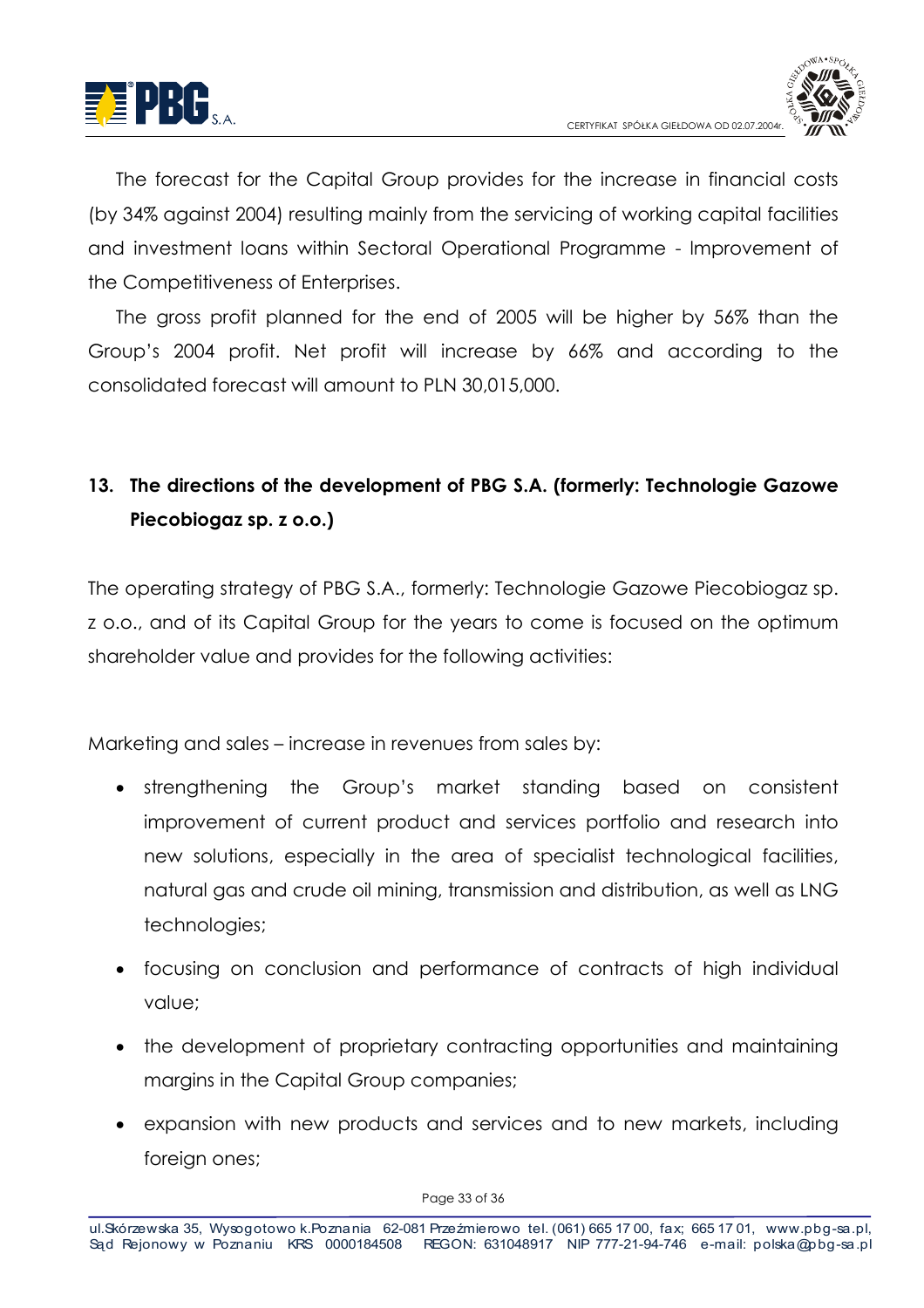



- systematic improvement of the quality of co-operation with customers;
- sourcing new customers.

Organisation and management – development of the management system by:

- ongoing launching of new IT systems in the Capital Group;  $\bullet$
- improvement of internal and external communication;
- implementation of the IT-based data circulation system;  $\bullet$
- management of know-how based on the corporate knowledge base;
- flexible, market-driven management of the organisational structure;
- undertakings management based on programmes supporting the design stage, process analysis, and organisation of works in line with the international standards.

Personnel – streamlining of human resources (in terms of quality and quantity) necessary to achieve the Capital Group's strategic goals by:

- creating new teams for the completion of projects;
- consistent development of staff qualifications;
- sourcing skilled project management staff.

Finance – efficient sourcina and management of financial resources by:

- raising resources with the aim to implement the Capital Group's strategy of development;
- efficient employment of financial instruments available on the market, including instrruments hedging against the currency risk;
- using financial leverage;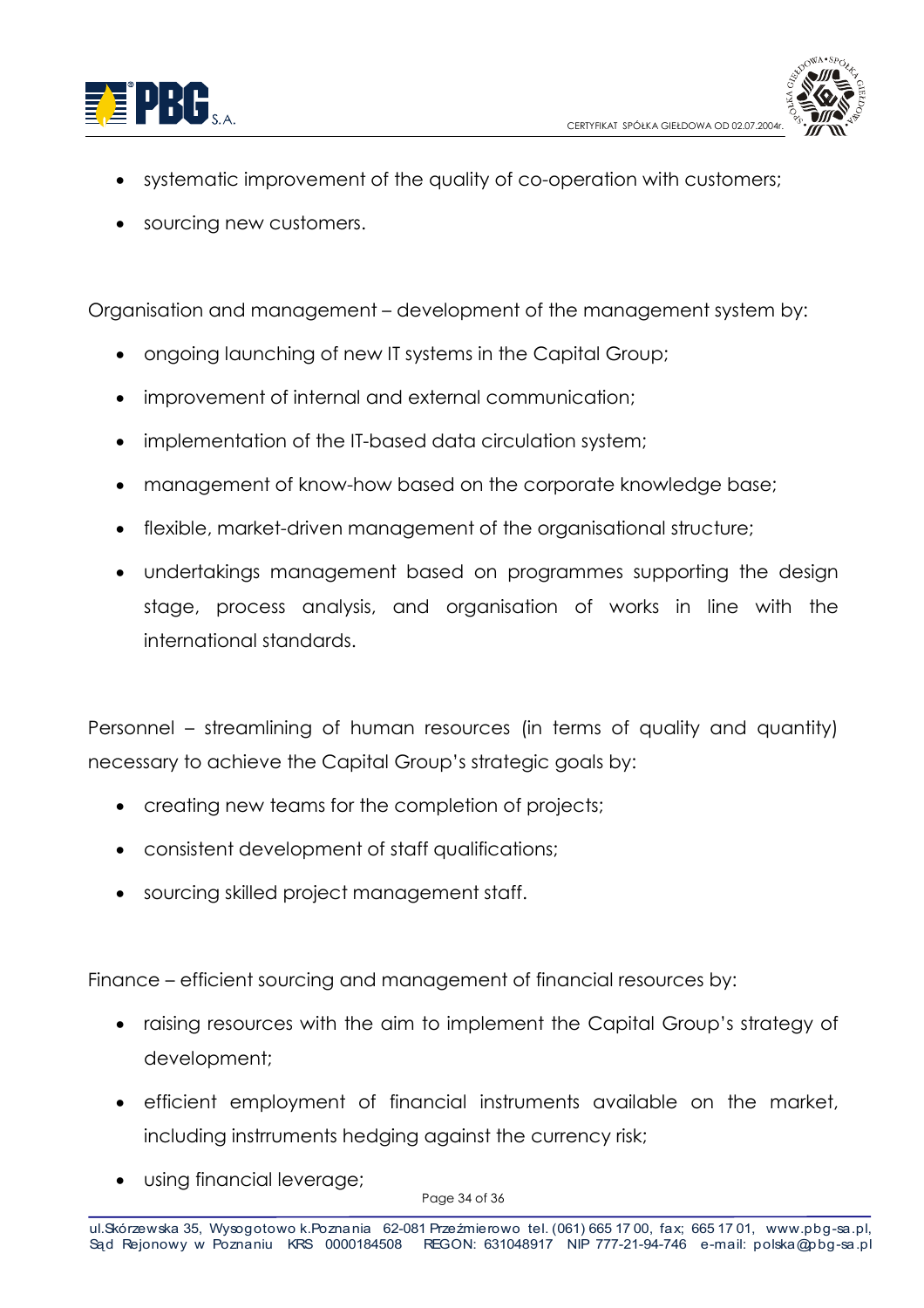



- using available instruments to support corporate development, including loans on advantageous terms, subsidies, reliefs, etc.
- keeping fixed costs at the level matching the feasible level of revenues;
- implementing the modern corporate analytical and reporting system.

The development of the Capital Group PBG S.A., formerly: Technologie Gazowe Piecobiogaz sp. z o.o., will continue in two main directions:

- 1. Enhancement of the Capital Group's contracting potential will proceed in two ways: by the development of contracting services in the companies that are already the Capital Group members and by the acquisition of new contracting companies. The incorporation of new companies will enable us to reduce the necessity of subcontracting and, at the same time, of retaining a major part of the marain in the Capital Group. In addition, it will enable the Capital Group to pursue business in new areas not covered now by the operation of the Capital Group companies and, what follows, to ensure a wider scope of our services.
- 2. Investments in new technologies and services will be made by the acquisition or the establishment of new companies to implement investment projects. These activities will enable us to expand the scope of services, open up to new markets and handle and manage the present market niches.

The financing for the Capital Group's development strategy will originate mainly from own resources of PBG S.A., formerly: Technologie Gazowe Piecobiogaz sp. z o.o. sourced from IPO, investment loans and subsidies granted from the Sectoral Operational Programme - Improvement of the Competitiveness of Enterprises by the Ministry of Economy.